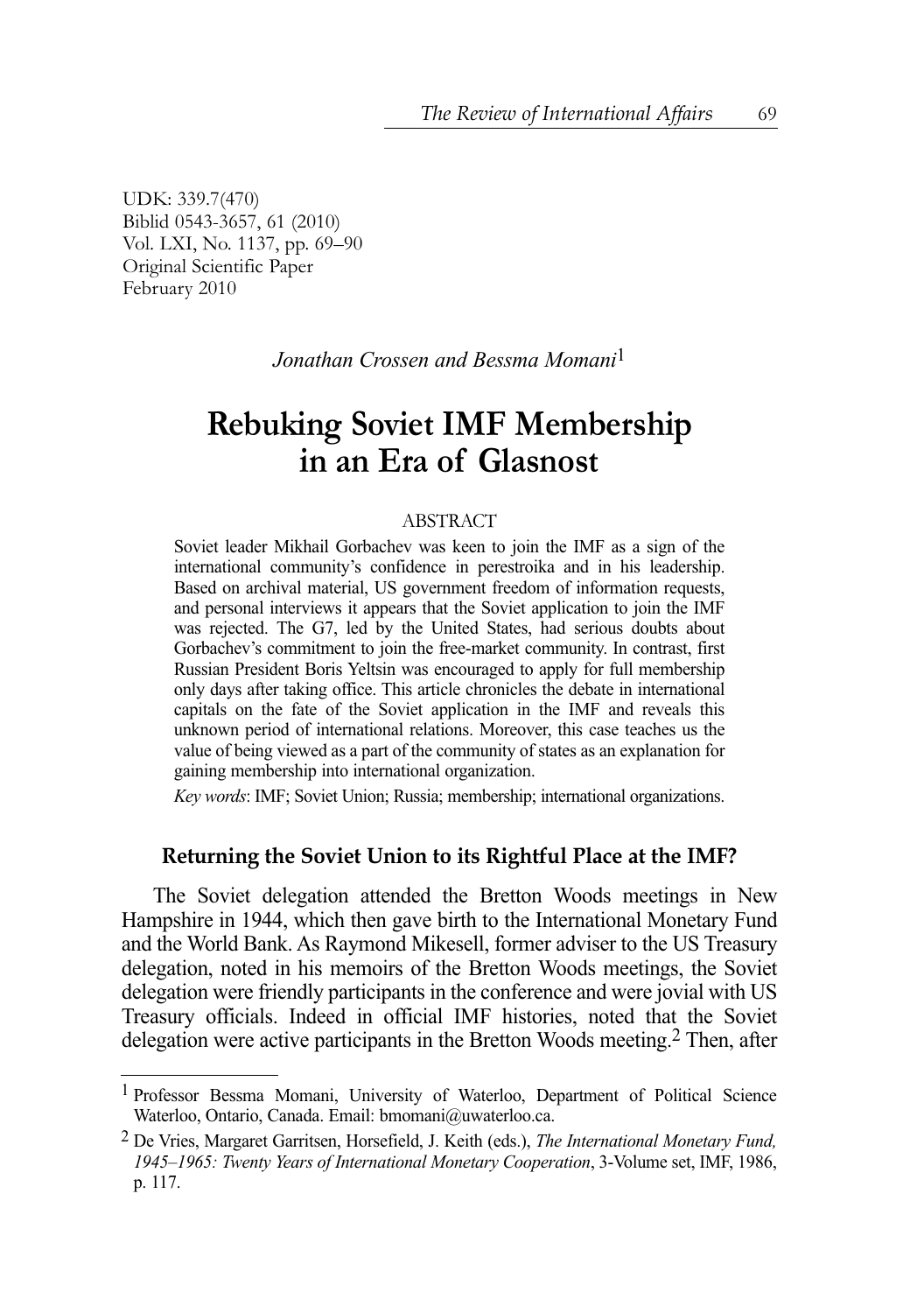negotiating the final agreement and gaining one of the five coveted appointed seats at the IMF and World Bank Executive Boards — also held by the United States, China, United Kingdom, and France — the Soviet Union would rescind their membership in these organizations and end another post World War II moment of Allied unity. For many at the time, the Soviet decision to withdraw from the IMF was a shock and wholly unexpected.

In the official IMF history, the Soviets gave no reason for their decision not to join the organization.<sup>3</sup> The IMF official historians have not, moreover, chronicled this important part of history. According to Miksell's autobiography, he states that

"So far as I am aware, the Soviets never gave their reasons for refusing to join. I believe their refusal was part of the general Soviet move toward isolation from the capitalist countries after the war and reflected the fear that soviet officials co-operating with the West in these international financial institutions would compromise their loyalty to communism."4

The head of the US delegation to Bretton Woods, and future US Executive Director at the IMF, Harry Dexter White lamented that more should have been done to keep the Soviets in the Fund. Against the advice of the State Department, White had insisted on a compromise with the Soviet Union; a move that eventually precipitated his own downfall.<sup>5</sup>

Nearly fifty years would pass and with the Cold War nearing its end when in the summer of 1991, the IMF officially announced that it had received Soviet Union President Mikhail Gorbachev's formal request for full membership for the USSR. In great surprise to Gorbachev, the IMF had decided to reject the "pre-mature" application. That fall, Gorbachev conceded to a special "association status" in the Fund, but by the end of the year he would resign and the Soviet Union would cease to exist. On December 27, merely two days after Gorbachev's resignation, an IMF Executive Board meeting decided to advise the leader of newly independent Russia, Boris Yeltsin, to submit a new application for full membership. Days later, the IMF would welcome Russia into the Fund, and soon after would give it a coveted seat at the Executive Board by extending the size of the board to accommodate a sole seat for Russia. Why was Gorbachev's Soviet Union denied membership at the IMF, only to turn around and welcome Russia (with a seat at the board and a quota significantly higher than normal quantitative formulas would demand) less than 6 months later?

 $3$  Ibid.

<sup>4</sup> Mikesell, Raymond Frech, *The Bretton Woods Debates: A Memoir. Essays in International Finance*, Princeton University, International Finance Section, Princeton, 1994, p. 42.

<sup>5</sup> Ibid. p. 56.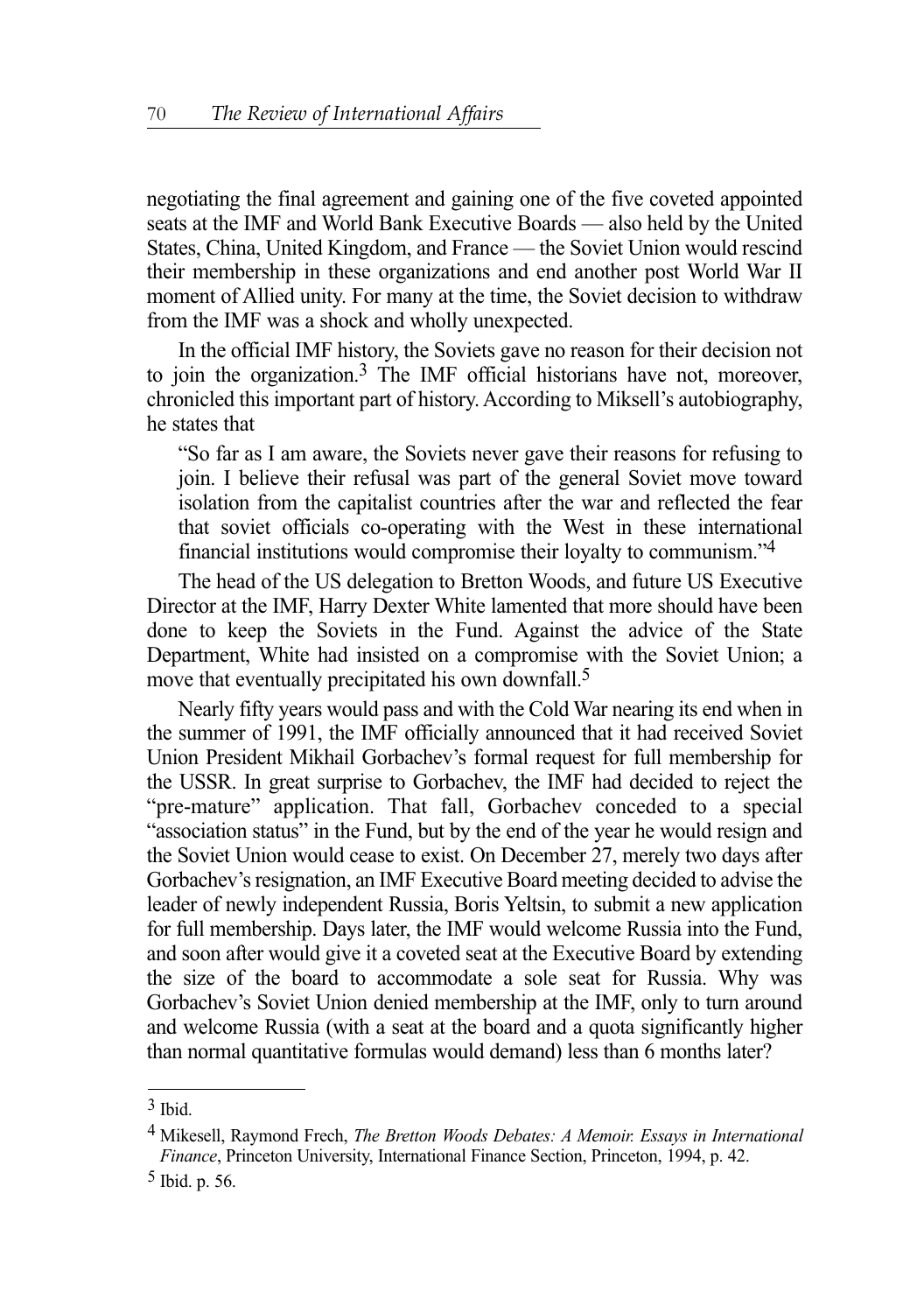The purpose of this article is to unravel this unknown part of international relations through process-tracing of this critical transition in global politics by using officials' memoirs, IMF archival material, George Bush Presidential papers, and secondary material. Personal interviews with IMF staff, Executive Directors, and US officials involved in the Soviet and Russian negotiations to join the IMF were conducted in Washington, DC. This case helps us to better understand why members join or who is allowed to join international organizations. Furthermore, the uniqueness of this case allows us to infer some arguments that could be considered by the theoretical literature on international organizations and international relations more broadly speaking.

#### **Who Gets into and Why Join International Organizations?**

Surprisingly, international relations theory tells us less about who and why states join international organizations than about theorizing international organizations' relevance, efficacy, and purpose. However, a number of theories on international organizations can help us frame assumptions about states' motivations to join and to accept members. Here we review realist, neoliberal intuitionalism, and constructivist arguments to give insight into this question.

Traditional realist and neorealist theories explain that dominant states want to join international organizations to use them as instruments in accordance to achieving their grander political and economic preferences. Realists argue that the international distribution of power is the primary causal factor in determining how states determine their decisions, including whether to join an international organization. It is assumed that "the strong do what they can and the weak suffer what they must".<sup>6</sup> The more powerful a state is the more likely it will be able to influence weaker states through international organizations: "[t]he most powerful states in the system create and shape institutions so that they can maintain their share of world power, or even increase it,".<sup>7</sup> A powerful state will use a variety of instruments at its disposal, including international organizations to achieve their objectives.

Neorealists add that powerful states use international organizations to "launder" their policies; in other words, an international organization can make conditions that would otherwise be seen as "neocolonial" when it is a bilateral instrument.8 Consequently, international organizations are merely "intervening

<sup>6</sup> Jeffrey Legro, Andrew Moravcsik, "Is Anybody Still a Realist?", *International Security*, Summer 2000, Harvard College and the Massachusetts Institute of Technology, 2000, p. 17.

<sup>7</sup> John Mearsheimer, "The False Promise of International Institutions", *International Security* No. 19 (Winter), 1995, p. 13.

<sup>8</sup> Kenneth Abbott, and Duncan Snidal, "Why States Act Through Formal International Organizations", *Journal of Conflict Resolution* 42, 1 (February), 1998.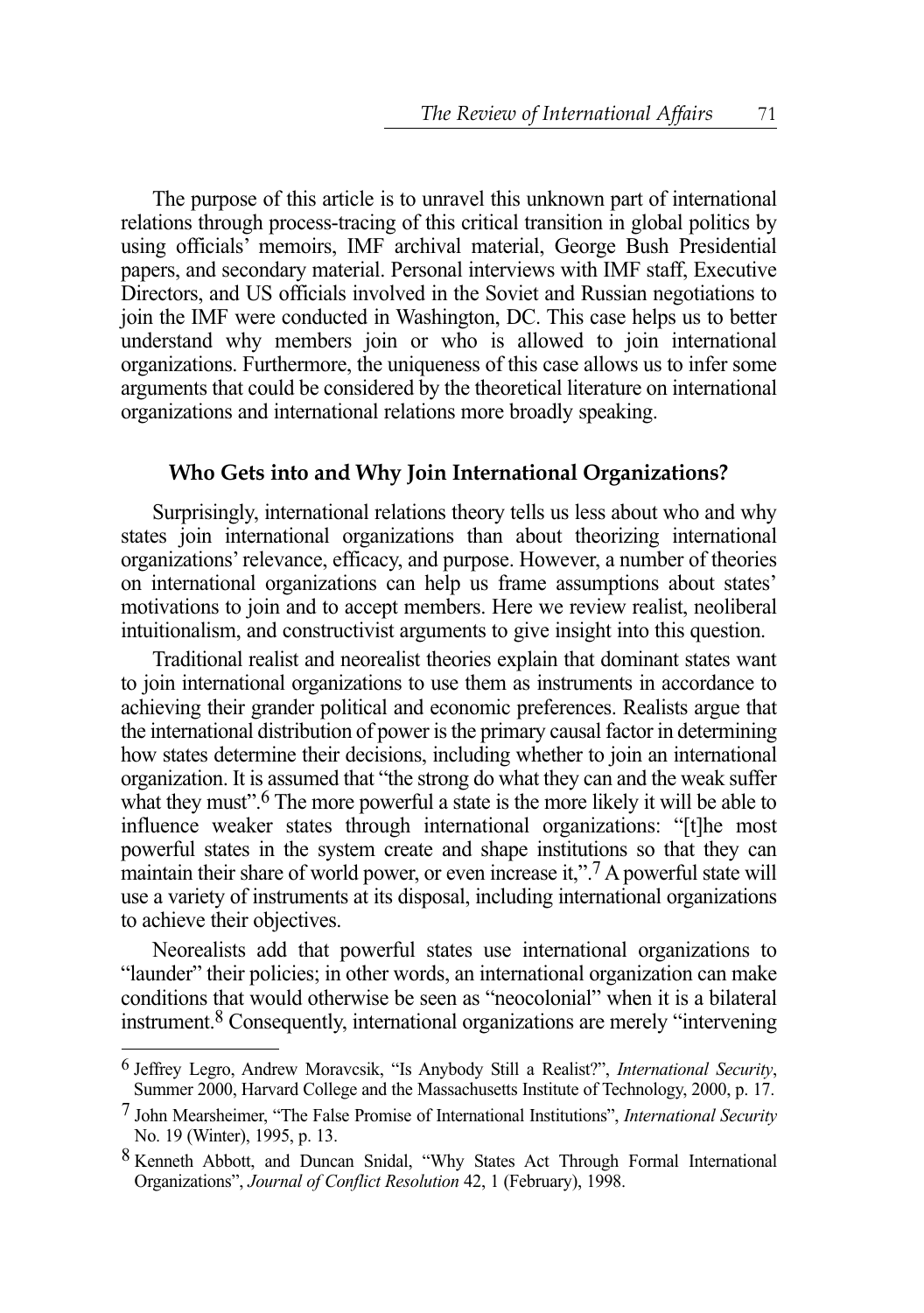variables" with no independent causal affect on outcomes.<sup>9</sup> Although Gruber (2000) and other neorealists remained skeptical about the real returns on membership in international organizations, Gruber has argued that once organizations are established the costs of not joining are then too high. In the case of the IMF, the United States controls the IMF through its economic resources, be it in the form of gold, foreign exchange, or SDRs deposited into the Fund's liquidity — not to mention the larger "structural power" of the United States in the global economy in determining policy outcomes.10 This translates into significant US decision-making power within the organization, including loans, staffing, and ideology.11 Clearly, realist theories can tell us a lot about why powerful states want to join international organizations, but it tells us little about why less powerful states would want to join unless they were forced to do so by the powerful.

Institutionalists argue that the presence of international organizations can change states' behavior under certain circumstances. Therefore, international organizations are not necessarily the pawns of strong states but can be independent in shaping even strong states' interests and objectives.12 Moreover, neoliberal institutionalists contend that we are "witnessing a move to law".13 Therefore, neoliberal institutionalists claim that legalization has led to the increased importance of international organizations and the increased desire of states to be members of international organizations. Neoliberal intuitionalism explains that states join international organizations to overcome potential coordination problems, reduce transaction costs, decrease chances of defection and cheating, and to enhance burden sharing.14 Others have argued that states want to join international organizations to signal their commitment to international norms and behavior, to enhance their international and domestic legitimacy, or to conduct scapegoating by tying their hands to

<sup>9</sup> John Mearsheimer, "The False Promise of International Institutions", *International Security* No. 19 (Winter), 1995. p. 13.

<sup>10</sup> Susan Strange, *The Retreat of the State*, Cambridge University Press, Cambridge, 1996.

<sup>11</sup> Bessma Momani, "American Politicization of the International Monetary Fund" in *Review of International Political Economy 11*, 05/12/2004 I, Fall.

Bessma Momani, "Another Seat at the IMF Table: Russia's IMF Executive Director", *International Journal*, (Fall). 2007.

<sup>12</sup> Keohane, Robert and Lisa Martin, "The Promise of Institutionalist Theory". *International Security 20*, 1 Summer, 1995, pp. 39–51.

<sup>13</sup> Goldstein, Judith L, Kahler, Miles, Keohane, Robert O, Slaughter, Anne-Marie*,* **"**Legalization and World Politics", *Harvard international law journal,* Vol. 40, 2000. p. 386.

<sup>14</sup> Robert Keohane*, After Hegemony: Cooperation and Discord in the World Political Economy,* Princeton University Press, Princeton, 1984.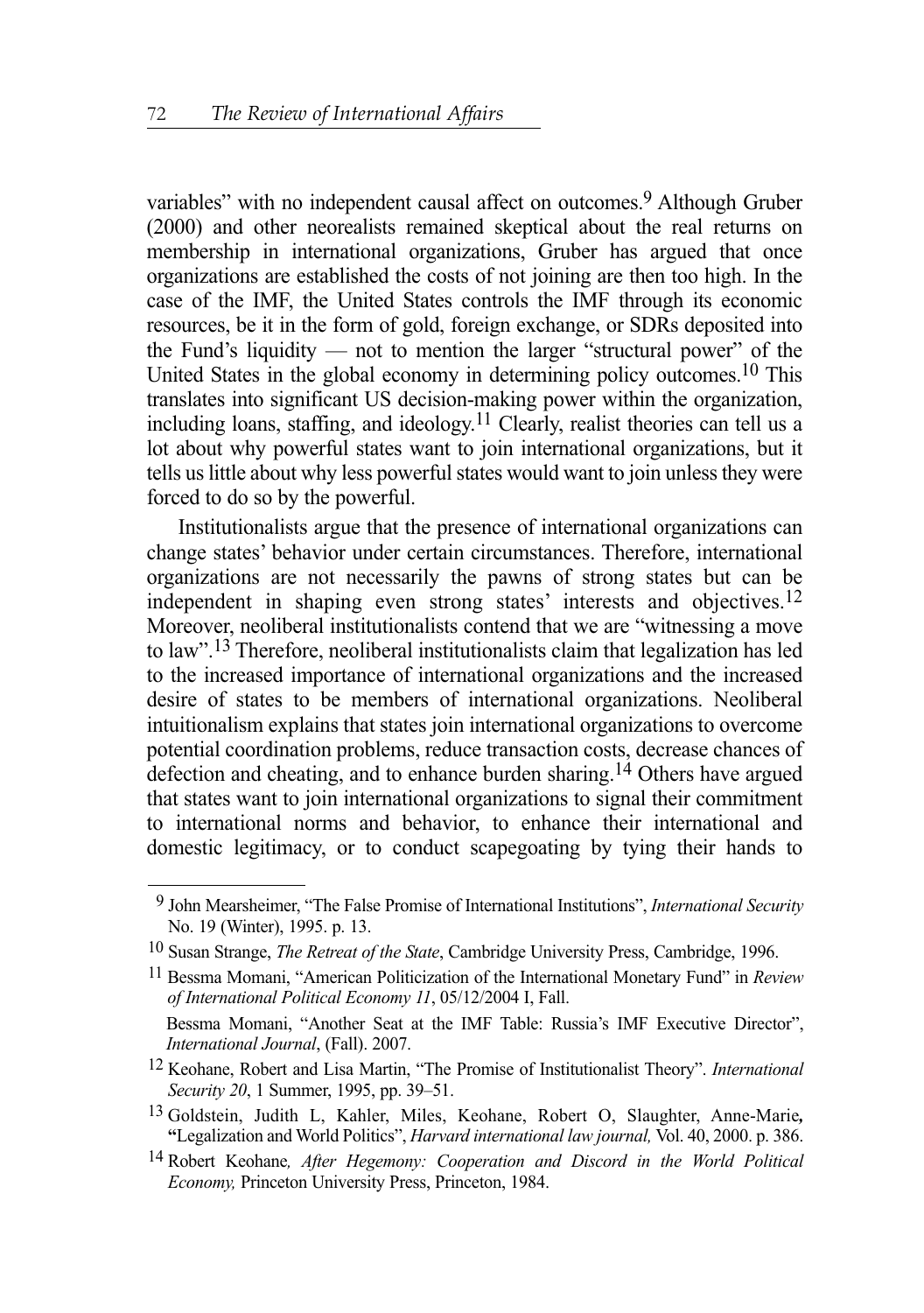international rules of the game.15 Many have furthered that democratizing states in particular want to join international organizations to enhance their international credibility to reform. Moreover, there may be an added incentive to join organizations like the IMF where there is an assumed positive signaling or catalytic effect on attracting added private investment. Neoliberal institutionalism is better at helping us understand why states want to join international organizations, but less useful in explaining who gets into an organization.

Constructivism offers an alternative approach to the study of international relations and international organizations by examining the role of internationally-held norms, beliefs, and shared values. Constructivists interested in international organizations have argued that international organizations can be both the receivers (learners) and transmitters (teachers) of these norms, beliefs and values.16 States may want to join international organizations in order to be at the table when framing international norms and values.17 Joining an international organization can also be "reputationenhancing", particularly when wanting to demonstrate their international worthiness or when wanting to convince states and markets that they are liberalizing, democratizing, and legitimate.18 Existing members of international organizations may also want to restrict membership to international organizations to those who are like-minded, have shared interests and ideas, and shared values and beliefs. Using constructivist approaches we may find that material interests and power, as realists would contend, may not be a complete explanation for why members join or who is admitted into international organizations. Using the case of the Soviet Union and the IMF is an opportune one to examine the theoretical implications of the question who gets into and why join international organizations.

<sup>15</sup> See Jon Pevehouse, "Democratization, Credible Commitments and International Organizations", in Daniel Drezner, ed. *Locating the Proper Authorities*, Ann Arbor, University of Michigan Press, 2002.

Denis Rey, and John Barkdull, "Why Do Some Democratic Countries Join More Intergovernmental Organizations Than Others?" *Social Science Quarterly.* Vol 86, Iss 2, 2005, pp. 386–402.

<sup>16</sup> Martha Finnemore, "Norms, culture, and world politics: insights from sociology's institutionalism", *International Organizations*. 50 (2), 1996. pp. 325–47.

<sup>&</sup>lt;sup>17</sup> Edvards Martin, et al., "Sins of Commission?: Understanding Membership Patterns on the United Nations Human Rights Commission", *Political Research Quarterly*. Vol 61, No. 3, 2008. p. 393.

<sup>18</sup> Ibid.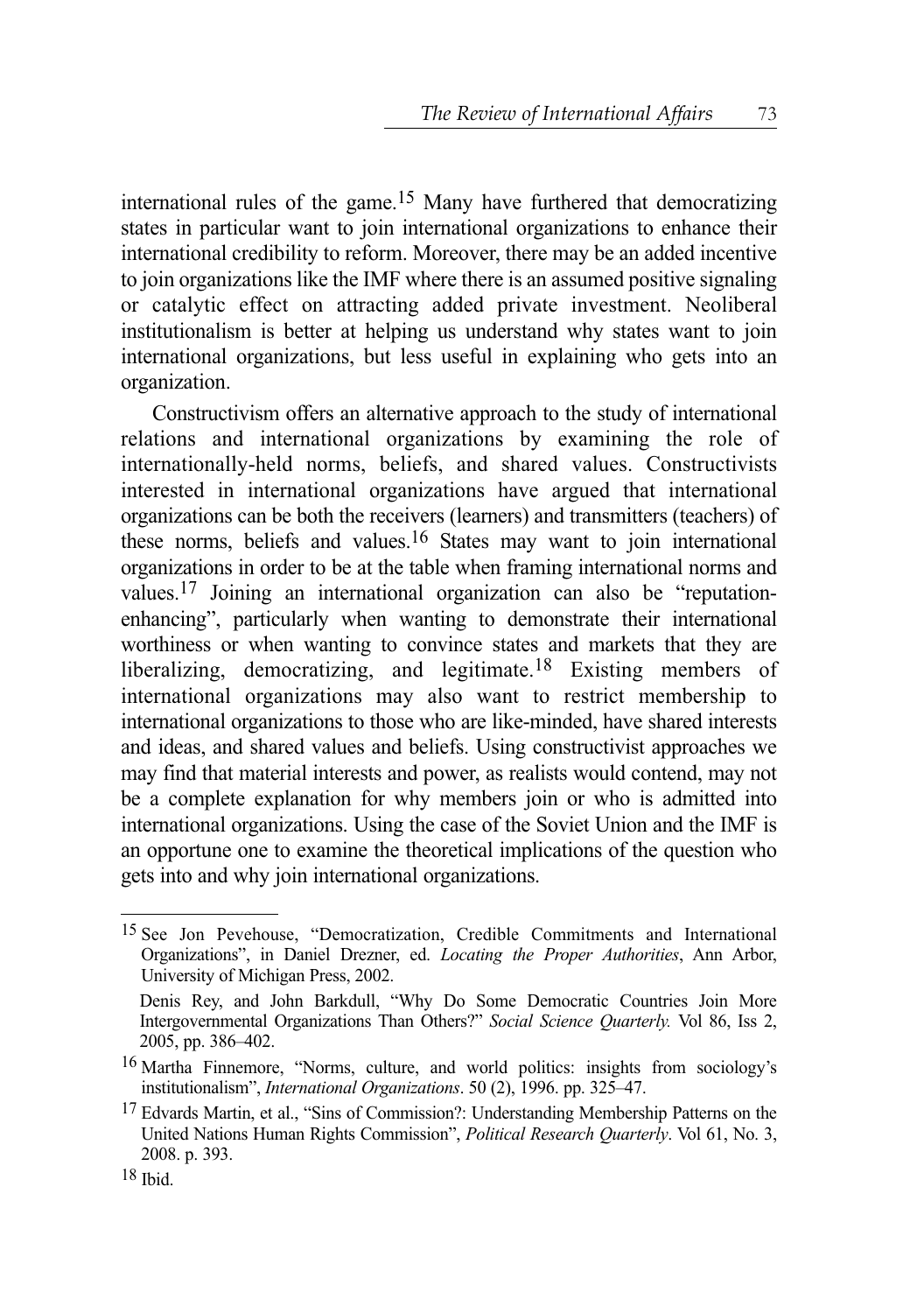### **Gorbachev Courts the Western World to Join the IMF**

When George H. W. Bush was inaugurated as President in January 1989, Mikhail Gorbachev had already been head of the USSR for nearly four years. Jack Matlock, who worked for the National Security Agency at the time, describes his initial impressions of Gorbachev in May 1985: "proud, defensive, clever in debate and not totally oblivious to the facts".19 Matlock quickly came to believe Gorbachev was different than previous Soviet leaders, and not just because he was an articulate speaker.

Over the next few years, the new Soviet General Secretary would surprise even Matlock as he demonstrated his desire to change the system. Initial steps were slow, but by the summer of 1986, Gorbachev was using the terms *perestroika* or "restructuring" and *glasnost* or "openness" not only in reference to the economy, but toward the Soviet political system as well.<sup>20</sup> The Reykjavík Summit in October would begin the path toward the Intermediate-Range Nuclear Forces (INF) Treaty, signed by Reagan and Gorbachev in December 1987. Even when Americans refused to follow, Soviet leaders made unilateral steps towards disarmament.<sup>21</sup> In the spring of 1988, the signing of the Geneva Accords included provisions for the withdrawal of Soviet troops from Afghanistan. During his visit to Moscow in May 1988, Reagan was asked if he still considered the Soviet Union the "evil empire" he had described in a speech years earlier. Reagan replied that he had been "talking about another time, another era" and now considered Gorbachev a friend.22

In his position as Vice-President during the Reagan administration, Bush often seemed less enthusiastic about Gorbachev's changes, and interacted little with the General Secretary. Early in his 1988 Presidential campaign, Bush informed the National Press Club that they should not mistake Gorbachev, an "orthodox, committed Marxist" for a "freedom-loving friend of democracy".<sup>23</sup> He warned against a "euphoric, naively optimistic view of what comes next", insisting publicly that summer that the Cold War had not yet ended.24 George

<sup>19</sup> Jack F. Matlock, *Autopsy of an Empire: The American Ambassador's Account of the Collapse of the Soviet Union*, Random House, New York, 1995. p. 52.

<sup>20</sup> Ibid.

<sup>21</sup> Don Oberdorfer, *From the Cold War to a New Era: The United States and the Soviet Union, 1983–1991*, Johns Hopkins University Press, Baltimore, 1998. p. 222.

<sup>22</sup> Ibid. p. 299.

<sup>23</sup> Michael R. Beschloss, and Strobe Talbott, *At the Highest Levels: The Inside Story of the End of the Cold War,* Little, Brown and Company, Boston, 1993, p. 9.

<sup>24</sup> Michael R. Beschloss, and Strobe Talbott, *At the Highest Levels: The Inside Story of the End of the Cold War,* Little, Brown and Company, Boston, 1993, p. 9.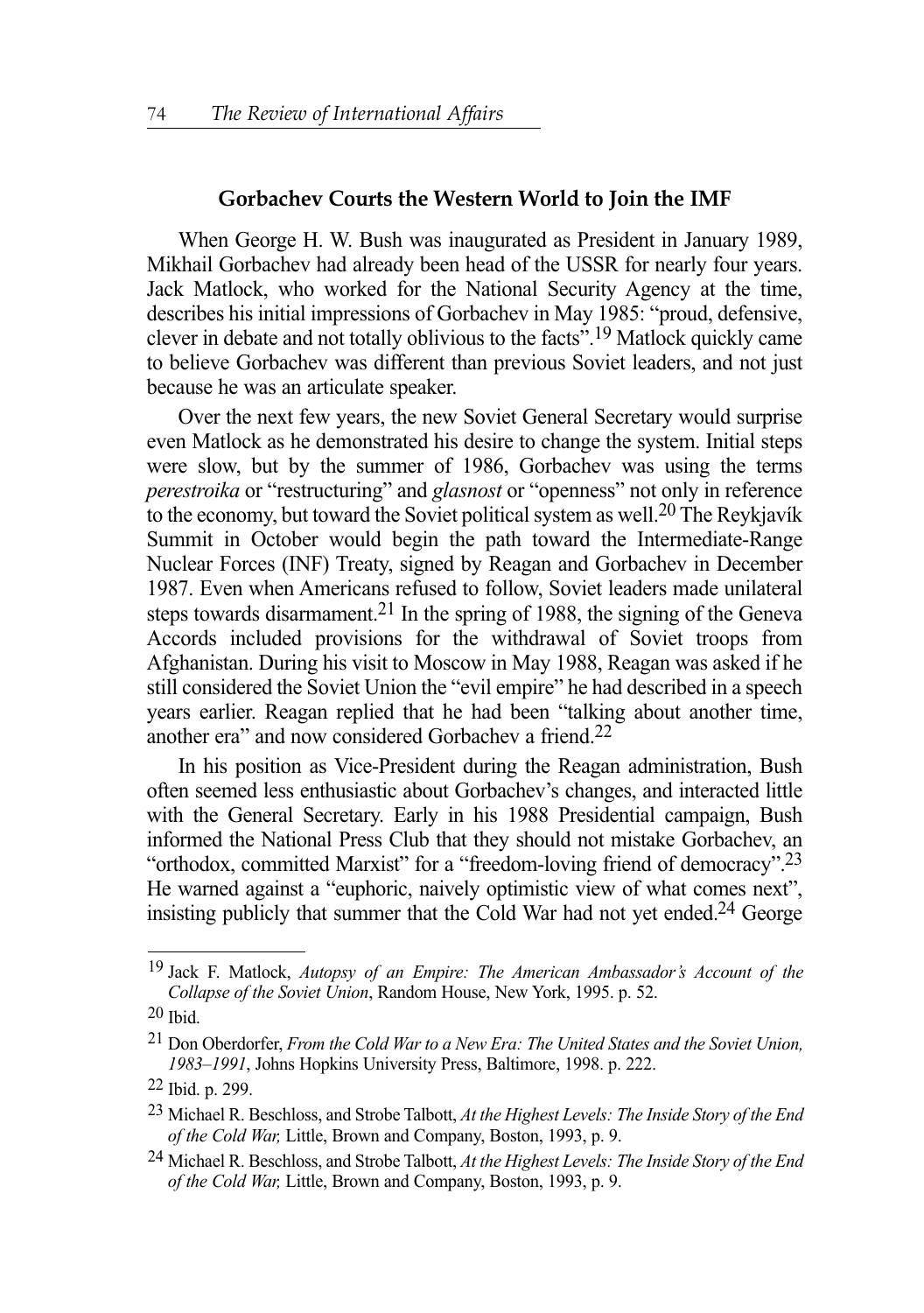Shultz, Reagan's Secretary of State, described Bush's attitude at a luncheon with Gorbachev in December 1988 as "a reluctant presence".25 When the Soviet leader described the positive progress of reforms, Bush (by then President-elect) suggested that American investors would need to know where these reforms were leading, where the USSR would be in three to five years time.<sup>26</sup>

Domestically, Bush was in a difficult position. Reagan's credentials as a conservative were absolutely impeccable, which allowed him to pursue an increasingly warmer relationship with the Soviets without fear of losing popularity from the right wing of the Republic Party. Bush did not benefit from the trust placed in his predecessor, and needed to work a balancing act in order to follow his desired course of action without accusations of being soft on communism. His administration staff was made up of a close circle of men, all of whom were skeptical about Gorbachev and the rate of change in the Soviet Union.27 Brent Scowcroft, Bush's new National Security Advisor that had held the same position under President Ford, felt that Gorbachev was using the same "clever bear" tactics that Brezhnev had used during *détente*: "pursuing expansionist goals while lulling the West into lowering its defenses".<sup>28</sup> Bush began his administration with a promise to complete a substantial review of US-Soviet relations before making any further moves.29

This stage of analysis would carry on well into the first several months of Bush's presidency, especially because it got off to a slow start. In mid-February 1989, the president requested a comprehensive National Security Review (NSR-3) of U.S. foreign policy towards the Soviet Union.<sup>30</sup> When the report came back a month later, it was a mixture of optimism and doubt. Gorbachev's

See also Raymond L. Garthoff, *The Great Transition: American-Soviet Relations and the End of the Cold War*, The Brookings Institution, Washington, D.C., 1994, p. 375.

28 Michael R. Beschloss and Strobe Talbott, *At the Highest Levels: The Inside Story of the End of the Cold War,* Little, Brown and Company, Boston, 1993, p. 12, 17.

- 29 Don Oberdorfer, *From the Cold War to a New Era: The United States and the Soviet Union, 1983–1991*, Johns Hopkins University Press, Baltimore, 1998. p. 332.
- 30 Raymond L. Garthoff, *The Great Transition: American-Soviet Relations and the End of the Cold War, The Brookings Institution,* Washington, D.C., 1994, p. 376.

Raymond L. Garthoff, *The Great Transition: American-Soviet Relations and the End of the Cold War*, The Brookings Institution, Washington, D.C., 1994. p. 358.

<sup>25</sup> Don Oberdorfer, *From the Cold War to a New Era: The United States and the Soviet Union, 1983–1991*, Johns Hopkins University Press, Baltimore, 1998. p. 321.

 $26$  Ibid.

<sup>&</sup>lt;sup>27</sup> Bush suggests that the members of his incoming team were more suspicious of Gorbachev than he was himself. Source: George W. Bush, and Brent Scowcroft, *A World Transformed*, Alfred A. Knopf, New York, 1998, p. 9.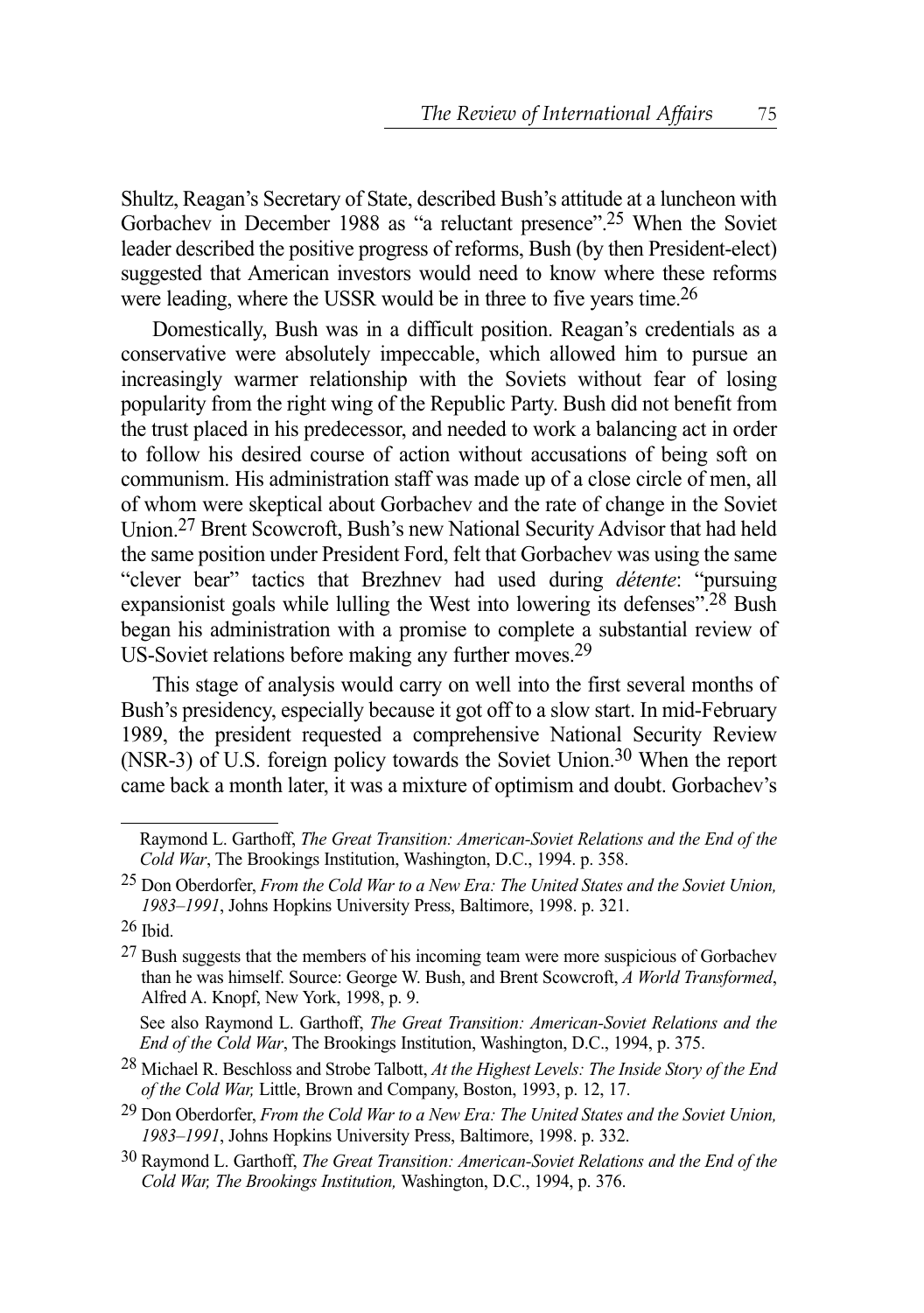policy of *Perestroika* did benefit the United States; however, these gains were largely made up of leverage to manipulate other Soviet policies.<sup>31</sup> On the contrary, Gorbachev's goal fuelling the reforms was described a desire to retool the USSR into a "more competitive superpower", and in the mean time, the friendly relations proposed by Gorbachev were seen as having the potential to "divide the Western alliance".<sup>32</sup> By this time, however, there seems to have been a shift among Bush's advisors. Scowcroft criticized his staff for being stuck in old, conservative ways of thinking and accused them of being "a bunch of old curmudgeons".33 (Bush and Secretary of State James Baker, for their part, were disappointed that the report offered few new ideas.

The delay in waiting for President Bush to decide a strategy — what Gorbachev impatiently referred to as "the pause" — began to frustrate people on both sides of the iron curtain. Eduard Shevardnadze, the Soviet Union's Minister of Foreign Affairs, worried that the new American administration would throw away all the gains that had been made.<sup>34</sup> British Prime Minister Margaret Thatcher privately made her concerns known about the slow-down on the American side.<sup>35</sup> The New York Times ran a series of articles suggesting that the Cold War was indeed over.36 Criticism by Jack Matlock, who had since been appointed Ambassador to the Soviet Union, and even comments by former President Reagan began to pressure Bush to "pick up the ball".37

The lifting of a ban on Poland's Solidarity movement may have sparked further developments.38 On April 17, 1989, Bush announced that continued economic and political reforms in Poland could lead to American trade and credits.39 That summer it became clear that Gorbachev would not use force to maintain communism in the Eastern Bloc. By the end of August, Poland had elected a non-communist government. Before the end of the year, communists fell from power in Hungary, Czechoslovakia, East Germany, Bulgaria, and Romania.

<sup>31</sup> Ibid, p. 377.

<sup>32</sup> Ibid.

<sup>33</sup> Michael R. Beschloss, and Strobe Talbott, *At the Highest Levels: The Inside Story of the End of the Cold War,* Little, Brown and Company, Boston, 1993, p. 45.

<sup>34</sup> Ibid.

<sup>35</sup> Ibid. p. 29, 31.

<sup>36</sup> Ben B. Fischer, *At Cold War's End: US Intelligence on the Soviet Union and Eastern Europe, 1989–1991*, Central Intelligence Agency, 1999. p. xiv.

<sup>37</sup> Raymond L. Garthoff, *The Great Transition: American-Soviet Relations and the End of the Cold War*, The Brookings Institution, Washington, D.C., 1994, pp. 377–8.

<sup>38</sup> Michael R. Beschloss, and Strobe Talbott, *At the Highest Levels: The Inside Story of the End of the Cold War,* Little, Brown and Company, Boston, 1993, p. 53.

<sup>39</sup> Ibid. p. 54.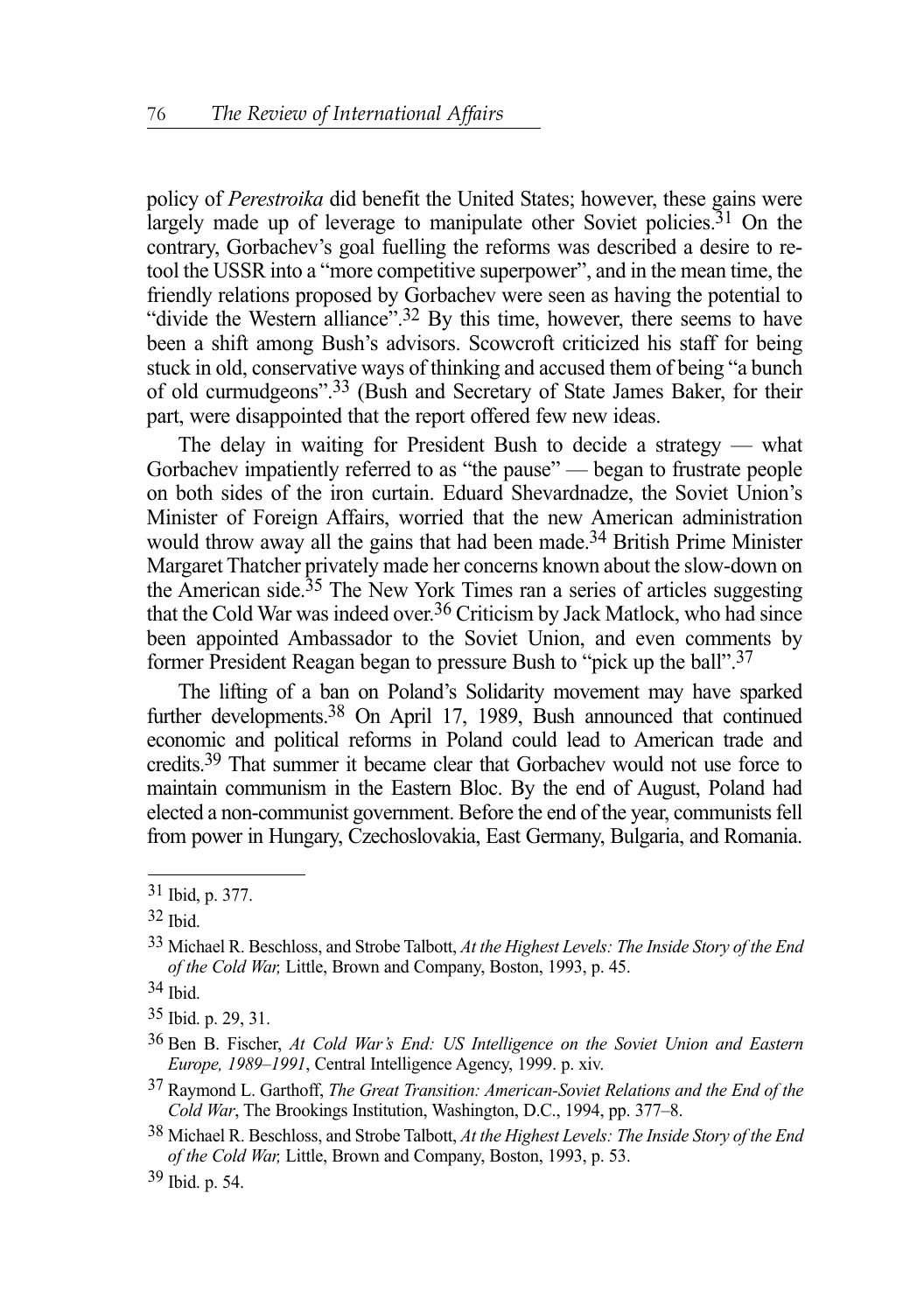The Democratic Party supplied enormous pressure to send substantial aid to Poland and Hungary. Even after the White House had agreed to \$50 million in emergency food aid and another \$50 million in longer-term aid (dipping into the following year's budget) in September, Democrats in the Senate Foreign Relations Committee approved a further \$1.2 billion aid package for Poland and Hungary.<sup>40</sup> Bush felt trapped: while seriously concerned about the significant budget issues faced by his administration, he worried that "[i]f this historic evolution away from the clutches of the Soviet Union and Leninism failed because of our deference to bureaucratic accounting practices, history would never forgive us".41 As the Eastern Bloc crumbled, Soviet foreign policy lost its primacy among American concerns. Communist "interference" in Cuba and Central America were still important issues, but Bush's administration began to focus more on the internal situation in the Soviet Union.<sup>42</sup> This included both Gorbachev's economic reform policy and his treatment of the Baltic and Caucasian states.

By late 1989 and early 1990, George Bush's cabinet was even more divided over Gorbachev's sincerity in pursuit of "comprehensive reform". James Baker was the most optimistic, possibly owing to his increasingly friendly relationship with Shevardnadze.<sup>43</sup> Baker nevertheless had doubts about the sincerity of Gorbachev's reform; he later recollected that "At heart, it is my view that Gorbachev was a reformer, he was not truly a revolutionary. I think he sought reform as a way to strengthen and renew communism and for that matter to strengthen and renew the Soviet Union as a superpower itself. I think he felt that he could somehow modify socialism without fundamentally altering that system".44 Robert Gates, Director of Central Intelligence, was more cynical, believing Gorbachev merely wished for small reforms that might easily be reversed. Secretary of Defense Dick Cheney was rather pessimistic, and supported the continuation of the "Cold War-style... hard-line policies". Vice President Quayle was most skeptical of all and despite the fall of the Berlin Wall, believed the "changes" were simply a cunning deception on the part of the Soviets.45 Bush was relatively confident that Gorbachev would be able to survive and make good on his promises to reform, but was concerned about the

<sup>40</sup> George W. Bush and Brent Scowcroft, *A World Transformed*, Alfred A. Knopf, New York, 1998, p. 138–9.

<sup>41</sup> Ibid.

<sup>42</sup> Ben B. Fischer, *At Cold War's End: US Intelligence on the Soviet Union and Eastern Europe, 1989–1991*, Central Intelligence Agency, 1999. p. xix

<sup>43</sup> George W. Bush and Brent Scowcroft, *A World Transformed*, Alfred A. Knopf, New York, 1998, p. 154.

<sup>44</sup> Ibid.

<sup>45</sup> George W. Bush and Brent Scowcroft, op. cit., p. 155.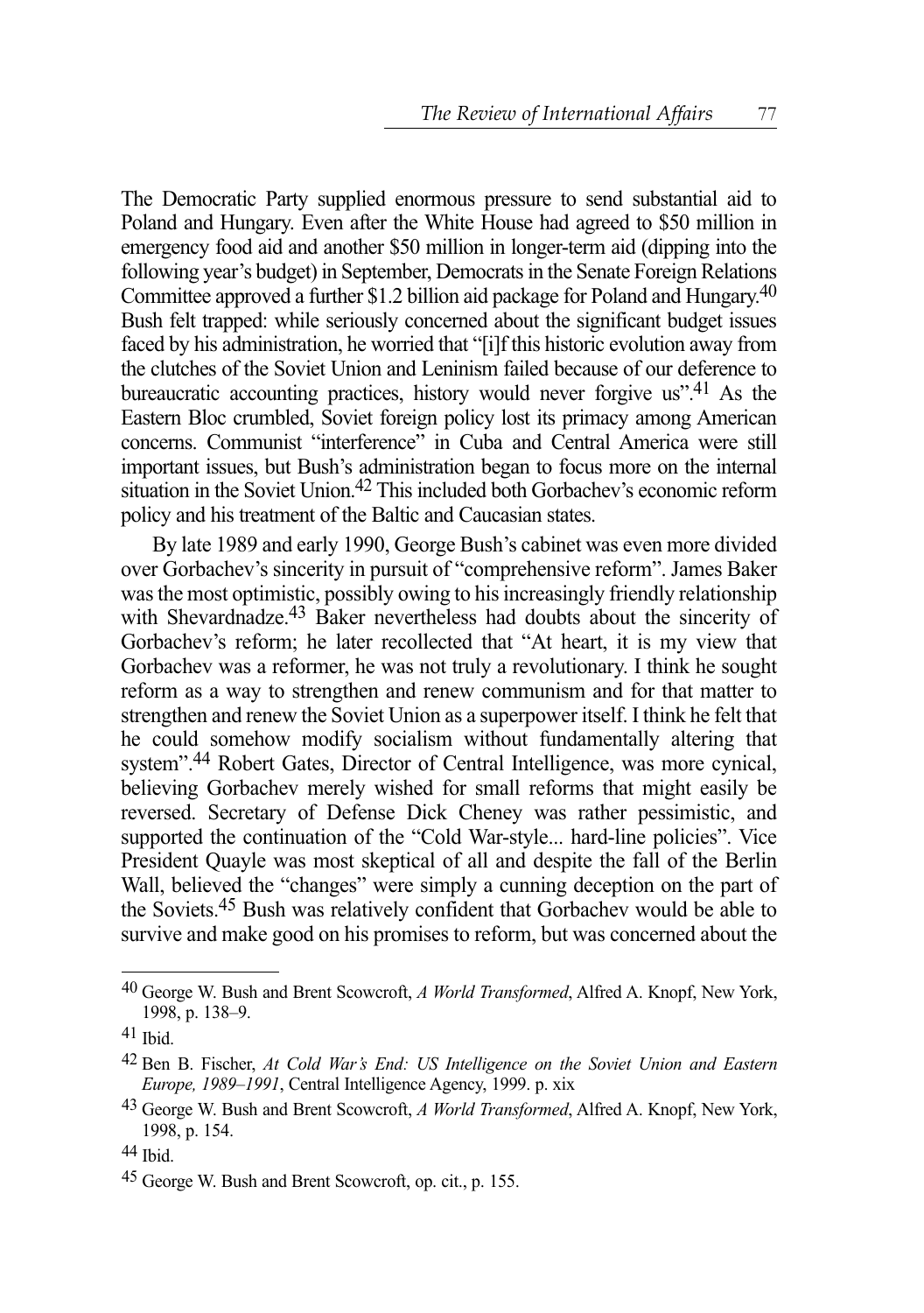opposing forces growing within the USSR.46 Were the President to apply too much pressure, he might spark a backlash by more conservative communists; too little and he would be harshly criticized for failing to support the freedom of the Baltic states or to bring about real change in the Soviet Union.

The possibility of Gorbachev's failure was the subject of a CIA study by the Office of Soviet Analysis (SOVA).47 The report, "Gorbachev's Domestic Gambles and Instability", released in September 1989, was concerned that both instability related to rising nationalism and the postponement of price reforms and "marketization" posed serious threats to the long term political survival of the Soviet leader. $48$  The report states that,

"[b]y putting economic reform on hold and pursuing and inadequate financial stabilization program, Gorbachev has brought Soviet internal policy to a fateful crossroads, seriously reducing the chances that his rule — if it survives — will take the path toward long-term stability. Over the short haul, there appears to be a lack of competence among his advisers in the area of monetary and fiscal policy."49

A National Intelligence Estimate published in November 1989 was more optimistic about Gorbachev's chances, describing his position as "relatively secure" and predicting that he would "maintain the present course, intensifying [the?] regime while making some retreats".<sup>50</sup> Given their relatively confident view of Gorbachev's intentions but their somewhat doubtful expectations for his success, the American administration decided "to lock in as many agreements as possible that would endure if a change of leadership occurred".<sup>51</sup>

This strategy led to a number of important successes for the Americans in 1990; most notably, East and West Germany were reunited, and NATO and Warsaw pact leaders signed a treaty on Conventional Forces in Europe (CFE). As the year progressed, however, the situation in the Soviet Union grew dire. In meetings with West Germany's Helmut Kohl in May, Gorbachev suggested that the USSR would need \$12 billion in credits from the Western World.<sup>52</sup> In March, rumours circulated that Moscow had placed a specific price, \$34 billion in hard currency, on Lithuania's independence.<sup>53</sup> Bush acknowledged that Gorbachev

<sup>46</sup> Ibid.

<sup>47</sup> Fisher, op. cit., p. xix.

<sup>48</sup> Fisher, op. cit., p. 28.

<sup>49</sup> Ibid.

<sup>50</sup> Ibid. p. 51.

 $51$  Ibid. p. xxi.

<sup>52</sup> Bush and Scowcroft, op. cit., p. 270.

<sup>53</sup> Beschloss and Talbott op. cit., p. 194.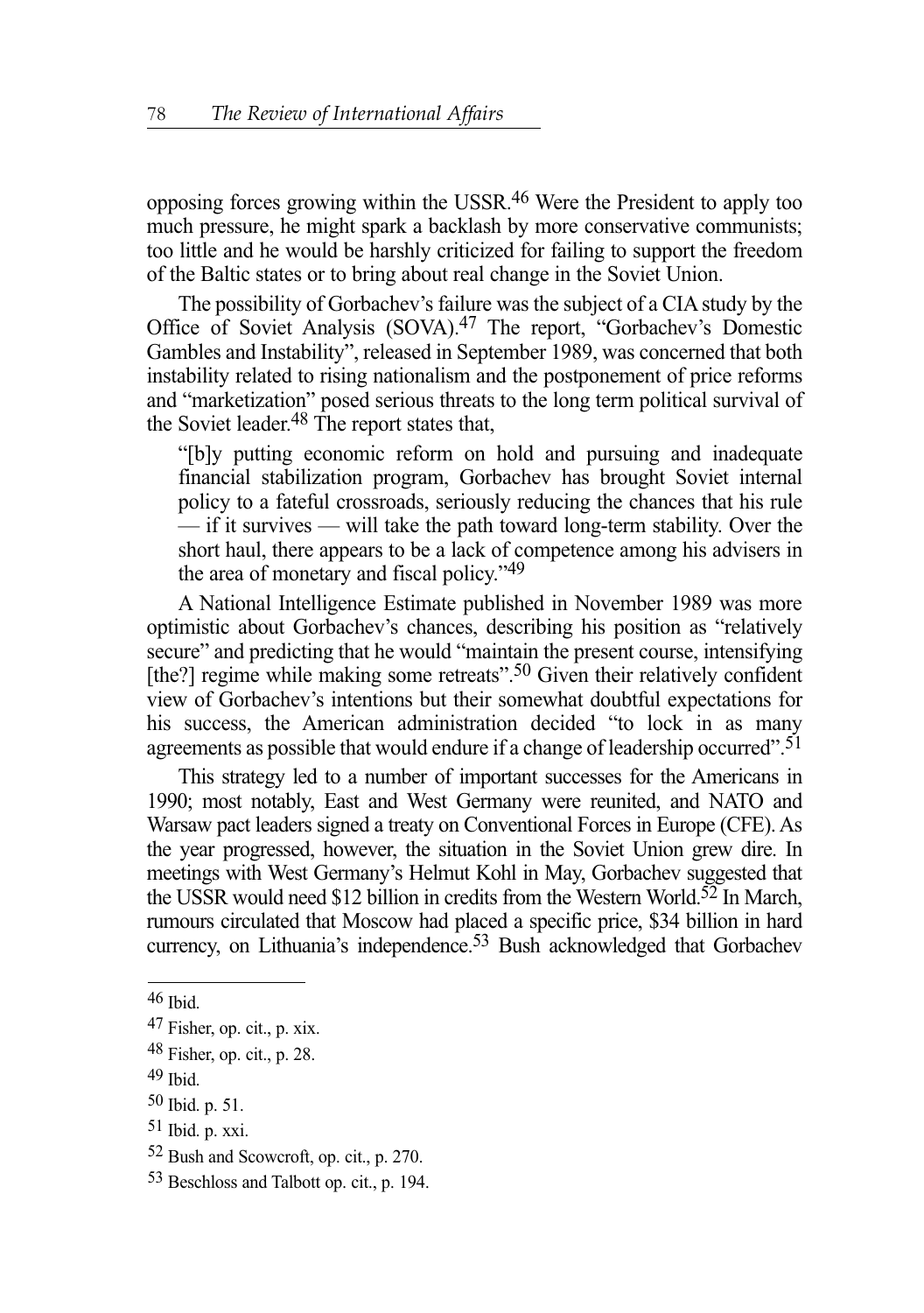faced increasing economic problems, but "could not guarantee loans to the Soviets unless there was a change in the Baltic situation".<sup>54</sup> At the Houston Summit in July, G7 leaders offered Moscow moral encouragement, technical aid, and the promise of a major international study of the Soviet economy (to be completed by the IMF and other economic organizations) as a prerequisite to any financial aid.55 Historians Michael Beschloss and Strobe Talbott describe it as "a polite but thinly disguised rejection of the kind of large-scale, concrete assistance Gorbachev was looking for<sup>".56</sup> In a press conference following the meeting, Bush argued that no promises for financial aid should be made until more significant economic changes, as well as reductions in missile systems and aid to Cuba, was complete.57

In the latter half of 1990, the United States became focused on the conflict in the Persian Gulf. Although this issue took up most of their time, Bush's administration became increasingly anxious about the situation in the Soviet Union. Scowcroft came to see Gorbachev as a leader caught between his dreams of reforming his country and his desire to keep it intact. Facing attacks from both conservatives and reformers, he had to negotiate simply "to remain in control of the process he had set in motion. His priority became *de facto* selfpreservation rather than pursuit of principled and thorough reform".58 Despite the significant changes in foreign policy in 1990, Scowcroft believed Soviet economic reforms remained "generally superficial".59

One of Gorbachev's close advisors, Stanislav Shatalin, and Russian economist Grigory Yavlinsky proposed a five-hundred-day plan for economic reform, although the time frame was more an ideal goal than an imperative restriction.60 At the Helsinki Conference in September, the Soviet leader claimed to have adopted the plan, but at the end of the year, had still not seriously begun implementation.61 Shevardnadze's sudden resignation in December did little to build confidence. Those reformers left in power were now being led by

<sup>54</sup> Ibid. p. 270.

The Soviet leader opposed the March 11 declaration of independence by Lithuania, and in April threatened an embargo. In early May, the Latvian parliament had followed suit with its own declaration of independence, which was similarly declared illegal by Gorbachev.

<sup>55</sup> Beschloss and Talbott op. cit., p. 237.

<sup>56</sup> Bush and Scowcroft, op. cit., p. 237.

<sup>57</sup> George Bush (Interview with Soviet media) 1991. Remarks and Exchange with Soviet Journalists on the Upcoming Moscow Summit, *Presidential Papers*, George Bush Presidential Library and Museum, 25 July 1991.

<sup>58</sup> Bush and Scowcroft, op. cit., p. 493.

<sup>59</sup> Ibid, pp. 493–4.

<sup>60</sup> Beschloss and Talbott op. cit., p. 265.

<sup>61</sup> Bush and Scowcroft, op. cit., p. 494.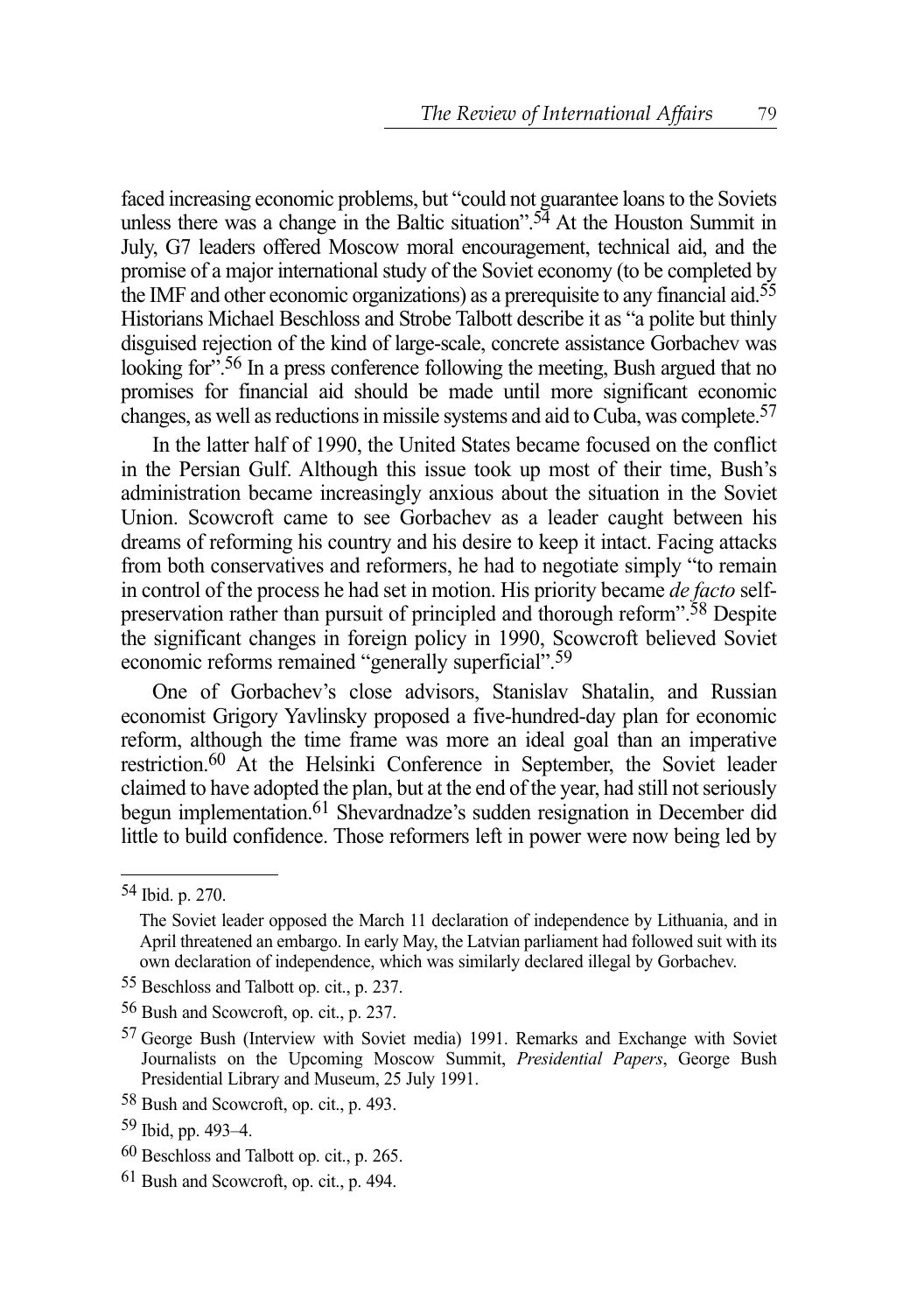Boris Yeltsin, and were skeptical of Gorbachev's commitment.<sup>62</sup> From the other side, conservative forces were discouraging a faster pace to reforms and demanding the repression of the independence movements in the Baltic and Caucasian states.<sup>63</sup> A violent crackdown on protesters in Vilnius in January 1991 did not bode well for the future.<sup>64</sup> Bush responded by sending Gorbachev a written warning that the USSR would not be awarded special associate membership in the Bretton Woods institution if this kind of violence continued.<sup>65</sup> Dick Cheney commented that "the central government [was] increasingly influenced by the military and the security services" which left "no prospect for a permanent transformation in U.S.-Soviet relations".66

The situation deteriorated further during the spring. A CIA report entitled "The Soviet Cauldron" asserted that "Gorbachev has gone from ardent reformer to consolidator" and that his "credibility has sunk to near zero".67 The Soviets began to backpedal on the CFE treaty, claiming exemptions and demanding a renegotiation. At the same time Russian coal miners began a strike. The March 17 referendum on a treaty for a new Union was boycotted by Georgia, Armenia, Moldova and the three Baltic republics. In Russia, Boris Yeltsin had grown enormously in popularity.68 But at this stage, the American administration paid little attention to the conflict between Gorbachev and Yeltsin. Bush's March 17 diary entry reads: "My view is, you dance with who is on the dance floor — you don't try to influence this succession, and you especially don't do something that would [give the] blatant appearance [of encouraging] destabilization".<sup>69</sup> Scowcroft later asserted that he "viewed" Yeltsin's actions and statements more as those of one republic president among several participating in a growing effort to wrest greater political and economic autonomy from the center".<sup>70</sup>

In April, Gorbachev appeared to be making some headway in resolving these problems. He met with the leaders of nine republics and convinced them to honor their economic agreements as part of the Union in return for greater influence in

 $66$  Ibid.

69 Bush and Scowcroft, op. cit., p. 500.

<sup>62</sup> James A. Baker, III, *The Politics of Diplomacy: Revolution, War and Peace, 1989–1992*. G. P. Putnam's Sons, New York, 1995, p. 401.

<sup>63</sup> Bush and Scowcroft, op. cit., p. 495.

<sup>64</sup> Baker, op. cit., p. 475.

<sup>65</sup> Bush and Scowcroft, op. cit., p. 497.

<sup>67</sup> Fisher, op.cit., p. 112.

 $68$  Oberdorfer, op. cit., pp. 451–2.

<sup>70</sup> Ibid.

<sup>71</sup> Ibid, p. 497.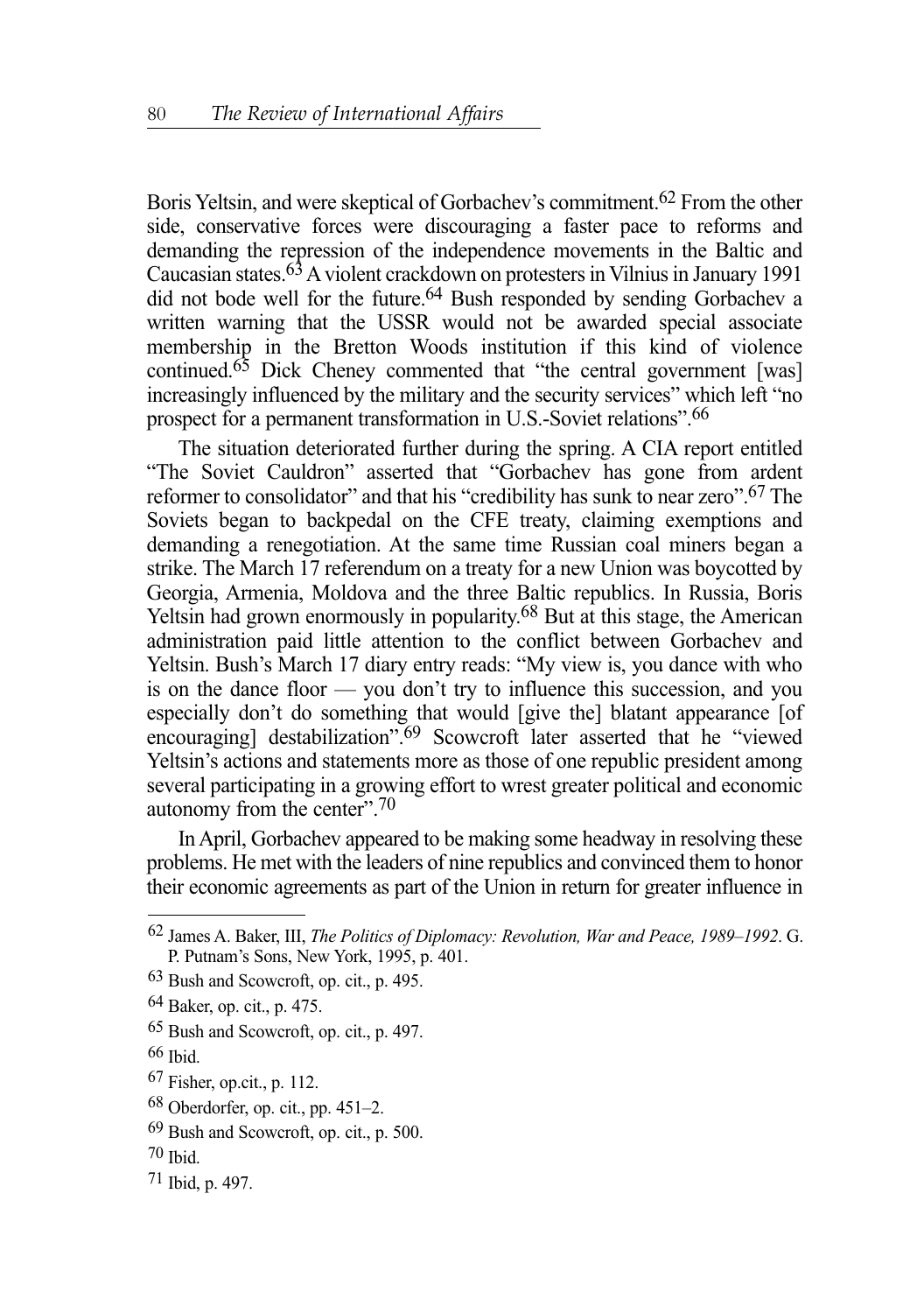the government.71 Gorbachev sent a letter to Bush indicating he was winning over the Soviet military on the subject of the CFE treaty.72 Economically, things were also improving. The Supreme Soviet passed legislation allowing easier emigration, which enabled President Bush to waive the Jackson-Vanik amendment to the 1974 trade act that had heavily restricted trade with the Soviet Union.73 Yet Bush remained wary of committing his country to sending financial aid to Moscow, at least not until he saw real movement towards a market economy. In his memoirs, Bush remarks: "I had seen no evidence that even basic economic changes were being implemented. There were other problems, such as poor creditworthiness. In my view, the Soviet Union suffered more from economic inefficiencies and poor priorities than from lack of money".74

A significant difficulty lay in trying to draw up a clear plan for Soviet reform and Western aid. A group of academics, including Yavlinsky, author of the 500-day plan, and Graham Allison and Robert Blackwill of Harvard, promoted their "Grand Bargain" idea, which proposed significant aid (\$15–20 billion per year until 1993) in return for specific reforms by Moscow.<sup>75</sup> In April, the new Soviet Prime Minister, Valentin Pavlov, released his "anti-crisis plan" (ACP) on reform measures, which, according to Beschloss and Talbott, "paid lip service to various goals favored by both radical reformers and Western governments" but was "short on specifics and had as an immediate effect the strengthening of the central government's authority".<sup>76</sup> The American administration remained skeptical of both plans, but in May, Bush made a point of mentioning Yavlinksy's ideas to Gorbachev, hoping to prod him toward faster reforms.77 As a result, the Russian economist was included in a delegation led by Yevgeny Primakov that met with Bush to discuss economic reforms. Primakov's consistent downplaying of Yavlinksy's ideas during the meeting left the President with the clear understanding that the more determined reformist held little sway with Gorbachev, and that the whole reform program was not yet clearly organized. The episode gave Bush a "splendid new reason" to further delay sending aid to Moscow.<sup>78</sup>

An aid package was simply a risky investment for the United States. A national intelligence estimate published in July 1991, suggested that significant

74 Ibid.

- 77 Ibid.
- 78 Ibid.

<sup>72</sup> Ibid, p. 501.

 $73$  Ibid.

<sup>75</sup> Beschloss and Talbott, op. cit., p. 382.

<sup>76</sup> Ibid, p. 383.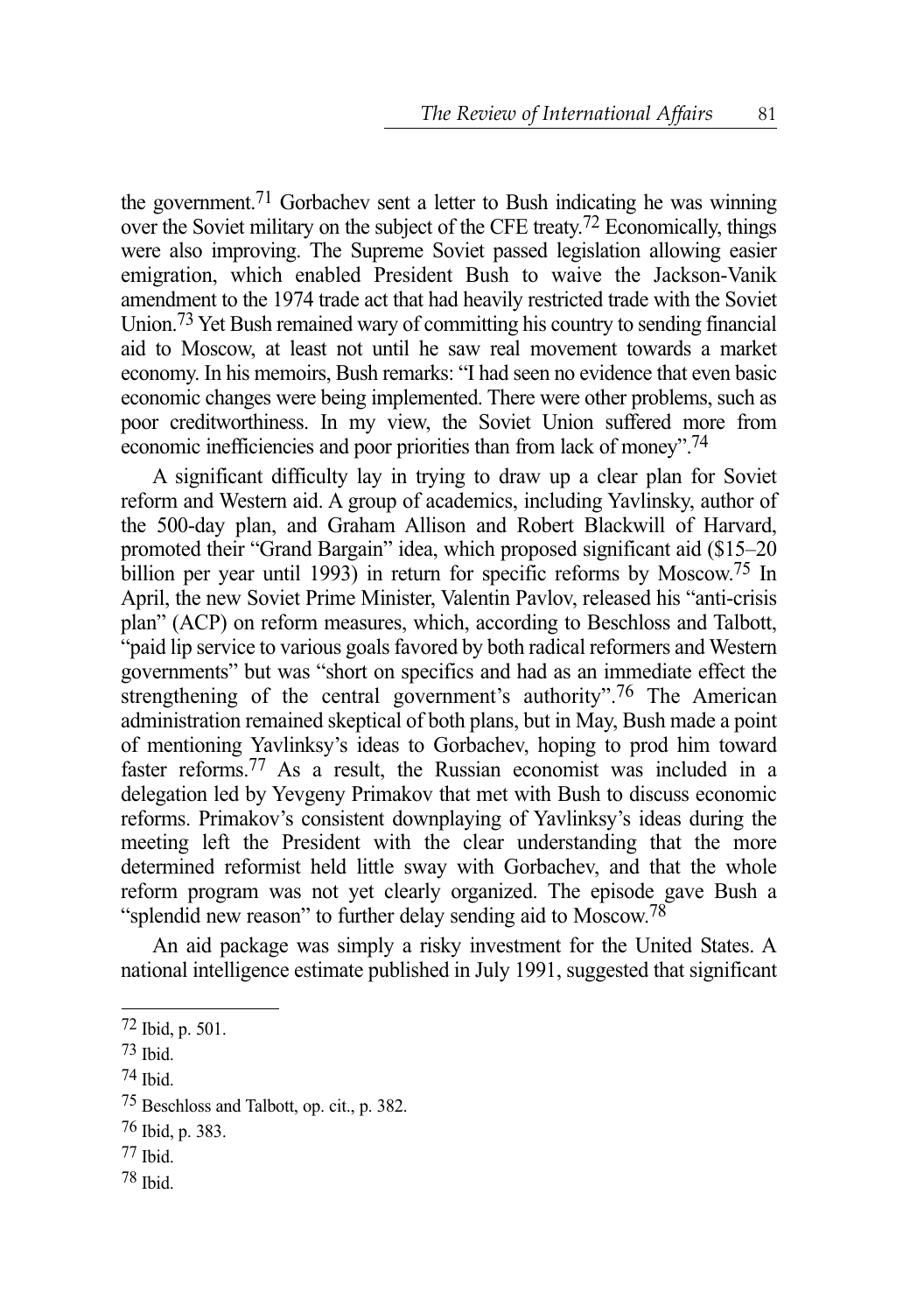systemic changes were probably coming, and likely without significant violence, though it held out the real possibility of violent fragmentation.79 Notably, however, the estimate suggested that the Soviet economy would go into sharp decline "no matter what economic program is adopted".80

Nonetheless, Gorbachev's requests for aid were persistent and became more public. In his Nobel Prize lecture on June 5, he stressed the need for the G7 to adopt "a joint program of action" which could help Moscow take "vigorous steps to open the country up to the world economy through ruble convertibility and acceptance of civilized "rules of the game" adopted in the world market, and through membership in the World Bank and the International Monetary Fund". Gorbachev highlighted the responsibility of the G7 to provide a "joint program of practical actions" to ensure the success of Soviet *perestroika*. The leader of the Soviet empire argued that the Soviet *perestroika's* success depends on the world community's *perestroika*, meaning the acceptance of the Soviet Union into the world community. What the Soviet Union deserved, according to Gorbachev, was "a right to count on large-scale assistance to bringing about its [*perestroika*'s] success".81 Still headed by Mikhail Gorbachev, the weakened Soviet Union had appealed to the powerful G7 members to accept the Soviet membership application as an acceptance of a new phase of international cooperation.

Russia and other Soviet Republics started to call for sovereignty and independence from the Soviet Union. The populist appeals for ending the formal reign of the Soviet Union were mounting in Russian streets, fueled by power hungry elected Russian President Boris Yeltsin. As the embattled leader of the Soviet Union was increasingly losing support at home, Gorbachev turned to the international community for both support of his continued leadership and for recognition of his reform agenda. One such perceived prize of international recognition would be IMF membership. To achieve this, Gorbachev turned to the Soviets' greatest adversary, the United States, for support. Gorbachev sent yet again the Soviet application to join the Fund to the G7 members before their annual meeting. According to US President Bush, the second Soviet application to join the Fund came as a "surprise". The Americans knew Gorbachev wanted full membership in the IMF, but doubted the Soviets could contribute the necessary capital to the fund.82 The US President George Bush instructed his

<sup>79</sup> Fisher, op. cit., pp. 124–39.

 $80$  Ibid.

<sup>81</sup> Mikhail Gorbachev, *Nobel Lecture in Oslo*, 5 June 1991b, in "Gorbachev Links World Peace", Perestroika, *Current Digest of the Soviet Press*, XLIII (23), 10 July 1991.

<sup>82</sup> Bush and Scowcroft, op. cit., p. 503.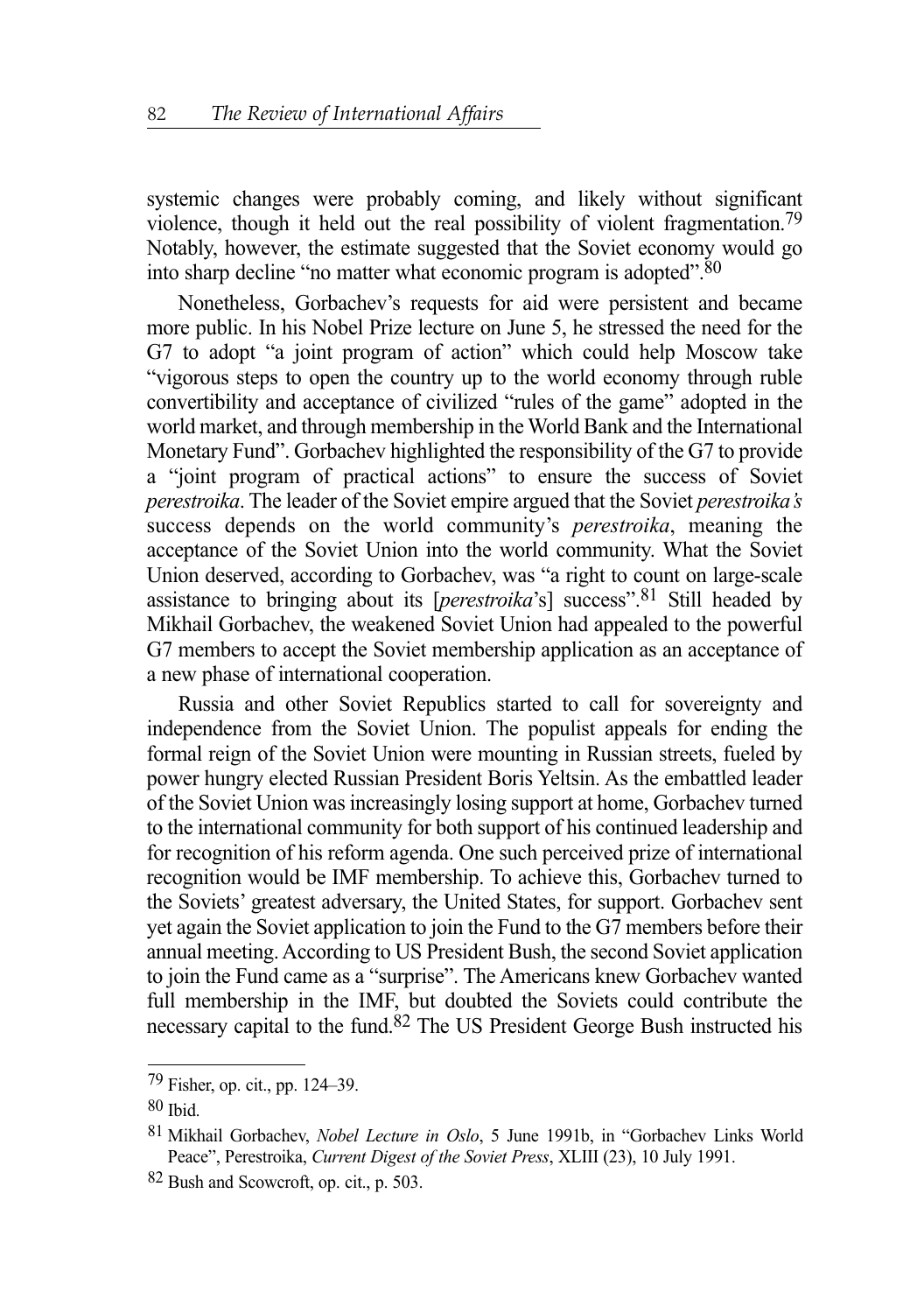Secretary of Treasury Brady to take a proposed special association application to the IMF and to other international financial institutions.83 The option of "special associate" status — with technical but no financial aid — was again held out as the only possibility for membership.

Soviet media reported that Gorbachev had sent economist Grigory Yavlinsky to Washington; at the same time Gorbachev made his speech to the Nobel committee in Oslo. Yavlinsky, with Harvard's Graham Allison, devised a 52-page proposal entitled *Window of Opportunity* that was more loosely labeled a proposed "Grand Bargain" between the West and East. Yavlinsky was seeking a "Marshal-plan" like arrangement from the United States and other G7 members that included both an economic reform plan and an application to join the IMF. According to US official comments in the US media, Yavlinsky's reform plan was still not ambitious enough and was underpinned by an enduring Soviet economic ideology, only laced with capitalist terminology. American officials were less than impressed with Gorbachev's reform proposals.84

The issue came to the fore in planning the upcoming G7 meeting in London. Allison and Blackwill suggested that Gorbachev might be welcomed with a seat at the table.85 The Soviet leader liked the idea, but G7 members were unsure whether or not he should be invited. It would be embarrassing for everyone concerned if Gorbachev used the meeting to ask for aid and was publicly refused.86 Canadian Prime Minister Brian Mulroney was hesitant, but felt British Prime Minister John Major, host of the meeting, should have the final say.<sup>87</sup> Major opted to invite Gorbachev as a special side-item, but not as part of the main meeting.88As the meeting approached, Bush worried that G7 leaders, when faced with Gorbachev's pleas, might promise more financial aid than agreed upon earlier.89 "If we put no conditions on aid, we would all waste resources and do

<sup>83</sup> George W. Bush, "Excerpt of a White House Fact Sheet on the Soviet Union and International Financial Institutions", *Presidential Papers*, George Bush Presidential Library and Museum, 12 December 1990.

<sup>84</sup> *Washington Post* (comments) 1991, in "Is a Marshal Plan for the USSR Coming?", *Digest of the Soviet Press*, XLIII (22), 3 July 1991.

<sup>85</sup> Beschloss and Talbott op. cit., p. 383.

<sup>86</sup> Bush and Scowcroft, op. cit., p.503.

<sup>87</sup> Ibid.

<sup>88</sup> Bush and Scowcroft, op. cit., p. 504.

<sup>89</sup> Ibid.

<sup>90</sup> Ibid.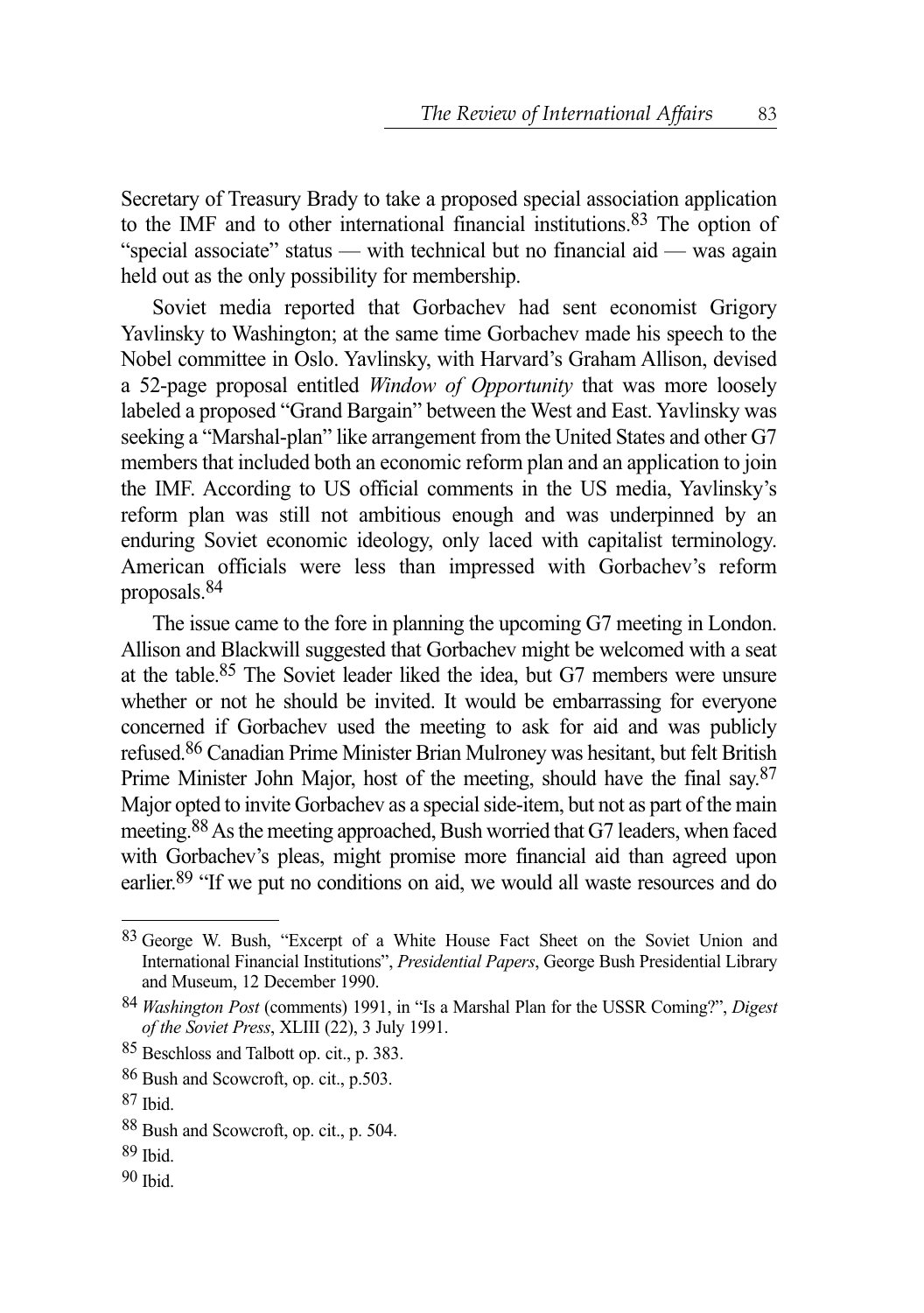nothing to encourage the Soviets to transition to a market economy".90 Bush was also concerned about continued Soviet aid to Castro in Cuba.

Primakov and Yavlinsky met with Gorbachev to work out a new plan, but when Yavlinsky received the draught of letter to G7 leaders written by Primakov on his behalf, he found it watered down: far closer to Pavlov's ACP than his 500-day plan. Feeling deceived and used, he decided he would not appear as part of the delegation in London.<sup>91</sup> On July 12, just a few days prior to the meeting, Primakov delivered a 23-page letter to G7 leaders outlining Gorbachev's proposed reforms.<sup>92</sup> John Major suggested that the proposal still looked too much like Pavlov's conservative ACP.93 Japanese Prime Minister Toshiki Kaifu felt Gorbachev's letter "raised more questions than it answered and left unclear whether the Soviet leadership fully understands what is entailed in moving to a market-based economy".94 Mulroney was equally dismissive, stating "I do not believe that you will see either miracles or blank cheques from the G7 summit" French and German leaders seemed more willing to offer hope.95 French president Francois Mitterrand sent his own letter, urging Western leaders to increase financial assistance to the Soviets.<sup>96</sup> Similarly, German Chancellor Helmut Kohl suggested he would use the meeting to argue for more help for Moscow. As it turned out, the G7 members made few promises to the Soviet leadership, asking to see a more comprehensive reform plan and suggesting technical aid rather than financial aid.97 The G7 agreed that the Soviet economy was still problematic — hyperinflation was looming, foreign investment was not yet interested in the Soviet economy, and the ruble was still not convertible to other currencies-and so special association status would help provide the Soviets with technical assistance, albeit short of providing multilateral financial assistance.

## **Soviets are rebuked and Russia is welcomed into the Fund**

<sup>91</sup> Oberdorfer, op. cit., p. 455.

<sup>92</sup> Peter Norman, et al. "G7 members critical of Gorbachev's reform plans", *Financial Times*, 15 July 1991.

<sup>93</sup> Ibid.

<sup>94</sup> Ibid.

<sup>95</sup> Ibid.

<sup>96</sup> *Financial Times,* op. cit.

<sup>97</sup> Bush and Scowcroft, op. cit.

<sup>98</sup> Beschloss and Talbott op. cit., pp. 411–2.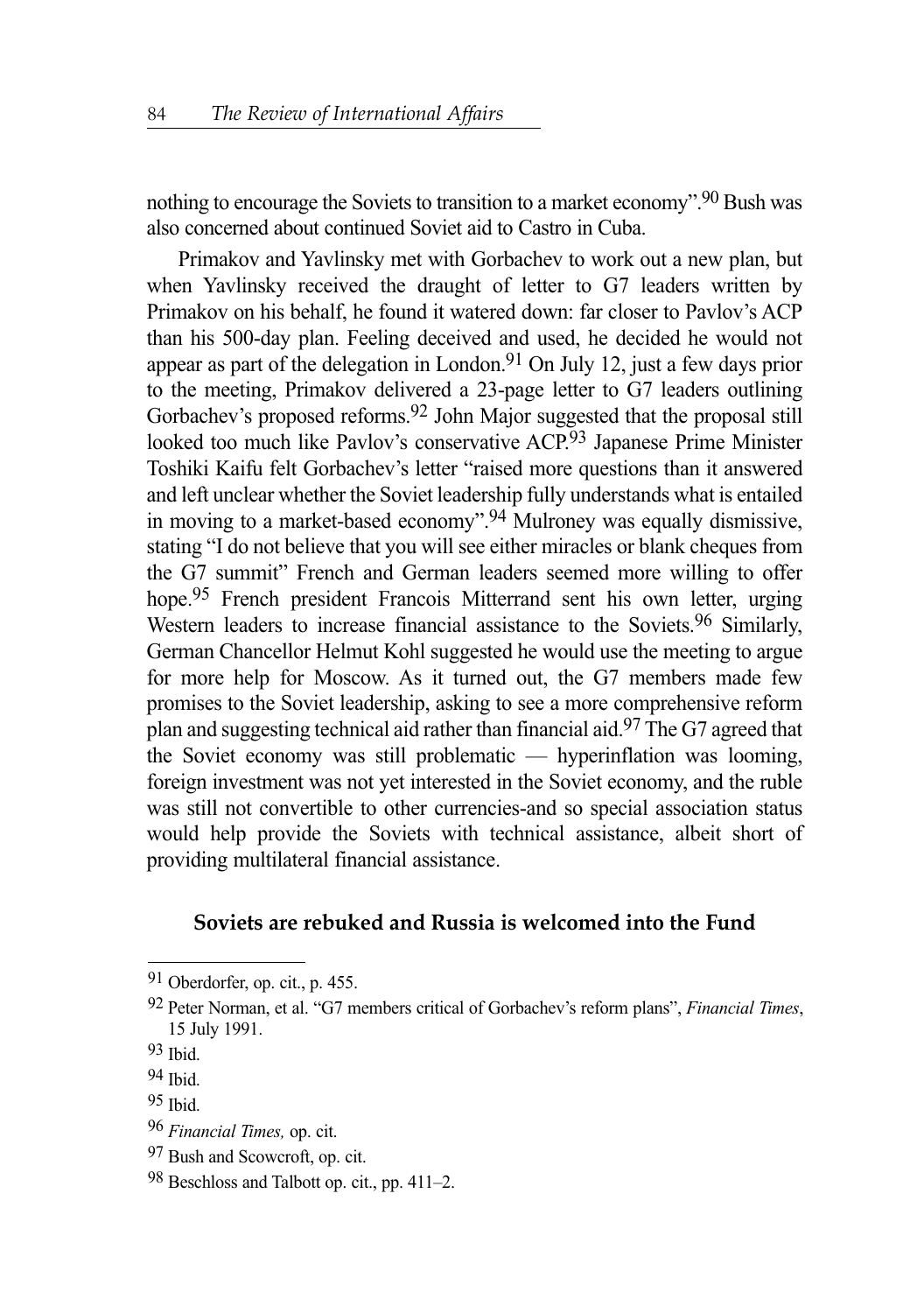On July 23 1991, the IMF and World Bank officially announced that they had received formal requests for full membership from the Soviet Union but had decided to reject the "pre-mature" applications.<sup>98</sup> While Gorbachev tried to maintain power at home after briefly being jailed in August, the domestic economic and political situation continued to worsen. On the heels of Gorbachev's political disarray, Russian President Yeltsin announced broad economic reforms similar to Poland's big bang policies that had previously delighted the IMF and the international financial community at large. While the Fund welcomed Yeltsin's more ambitious economic reform program, it remained hesitant to accept Gorbachev's application. The Fund, in effect, denied the Soviet application for membership but accepted the Bush plan of "association status" instead. In October 1991, the Soviet Union's "association status", created for this special case, was signed between Gorbachev and the IMF's Managing Director Michel Camdessus. Camdessus highlighted that the Soviet association was "For the Bretton Woods Institutions, a long-awaited opportunity for them to become truly universal and to serve the entire family of nations with a renewed sense of commitment...."99

In the Soviet Union, national newspapers interpreted the IMF rebuke as a sign of incomplete confidence in Soviet economic reforms. *Pravda* reported that "...our Union of sovereign republics will not be a full member of the International Monetary Fund for now. Our collapse has reached such a degree that it is simply dangerous for Western financiers to deal with us. Secondly, they feel that we have done little in recent years to reform the economy..." The IMF staff would have an in-depth look into the state of the Soviet economy on their visit a month after Soviet association status had been formalized. For twelve weeks, the IMF staff, including a permanent IMF resident representative assigned to Moscow, consulted with Soviet government and economic officials to prepare a report to the Executive Board. The Deputy Managing Director also visited Moscow and participated in the IMF staff analysis.

The political climate in the Kremlin remained tenuous as Gorbachev continued to lose legitimacy and his hold on power. On Christmas Day, Gorbachev resigned his post and paved the way for the formal dissolution of the Soviet Union. Within two days after Gorbachev resigned, the Russian Embassy in Washington, DC contacted the IMF's Managing Director's office suggesting that "...the status of special association of the USSR in the

<sup>99</sup> Michael Camdessus, Presentation of the Forty-sixth Annual Report, 15 October 1991. *International Monetary Fund Summary of the Annual Meeting of the Board of Governors*. International Monetary Fund. Washington, DC, 1991.

<sup>100</sup> Russian Embassy letter to Michel Camdessus, Quoted in *Executive Board Minutes*, International Monetary Fund, Washington, DC, 27 December 1991.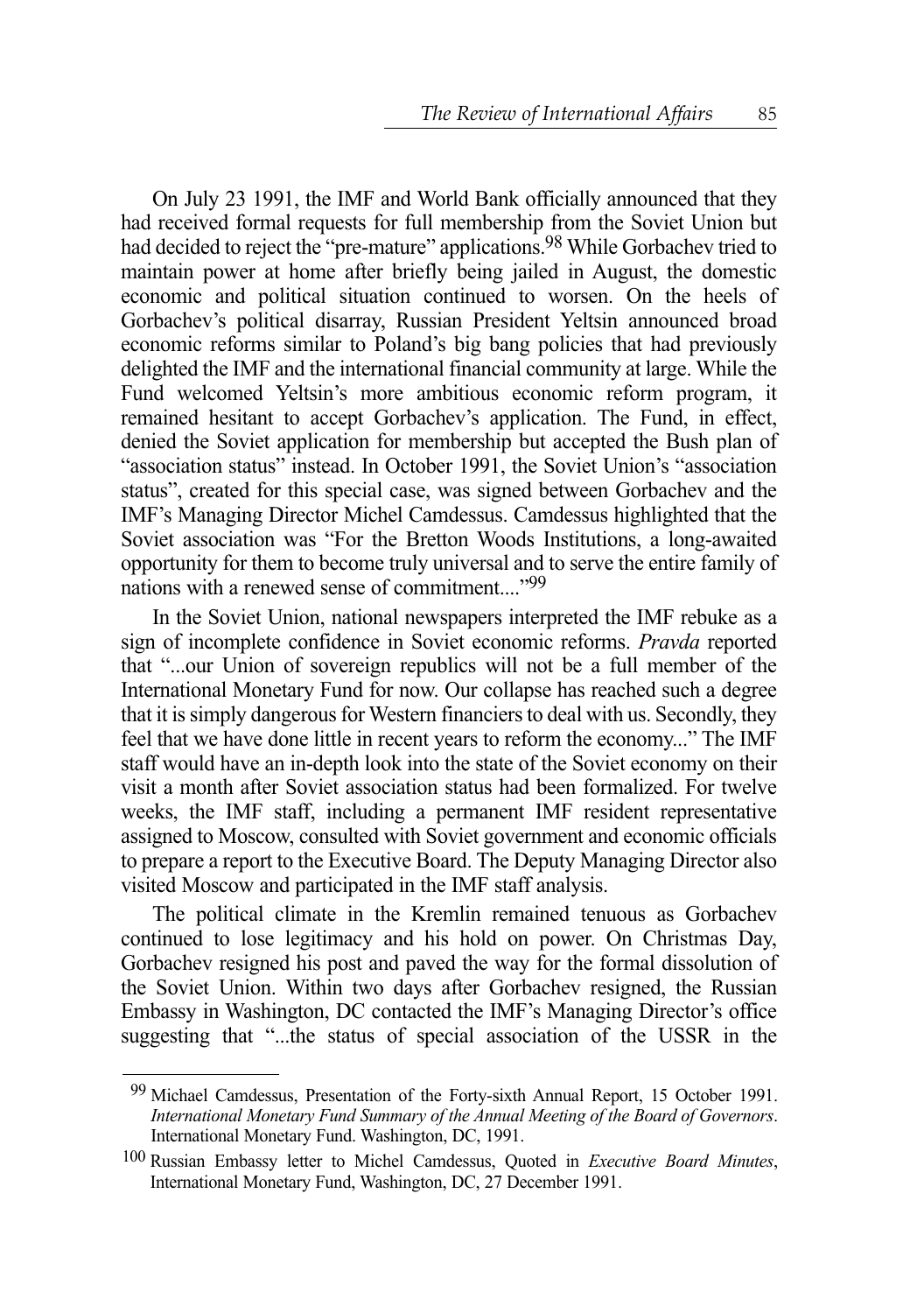International Monetary Fund is [to be] continued by the Russian Federation".100 The Russian Federation had similarly requested that it replace the Soviet Union at other international organizations, notably at the United Nation's Security Council and the World Bank group.

The IMF Executive Board met on December 27 to discuss the Russian Federation's request and decided that since the Soviet membership status included Republics now vying for independent membership, it would be "...easier for the President of the Russian Federation to submit a new membership application, which might raise different issues from those concerning the special association agreement".101 The Fund's Deputy General Counsel noted that a new Russian membership application, as opposed to Russian inheritance of the Soviet special "association status", "would certainly be in the interest of the Russian Federation itself..."102 The IMF Executive Board was signaling to the aggressive reform-minded Russian President that a new IMF membership application might be accepted.

At the Fund, G7 and European Executive Directors lobbied for special treatment for Russia, while IMF Management and staff remained worried that the Russia's financial health was just as problematic as the former Soviet Union and that caution was needed. Johann Prader, Alternate Executive Director from Austria, noted "Russia...has been treated as a special case from the very beginning. I must say that most of the smaller European constituencies were quite sceptical about this approach and frequently criticized the Fund's policies toward Russia in the Executive Board. At the same time, it was always clear that Europe has enormous financial, political, and security interests in Russia's stability and welfare. For these reasons, European Directors' criticisms could not be more forceful than those that would be voiced by a so-called loyal opposition."103 IMF Managing Director, Michel Camdessus, however, argued that Management and the staff were still concerned:

"...one should remember that Russia has long been accustomed to a prominent place in world affairs, and there has been no shortage of advice to the authorities that Russia should receive special treatment from the Fund...It was clear to the staff and myself that, for serious negotiation to start, it was necessary for our counterparts to understand well our position that strong measures were needed and that an agreement with the Fund

<sup>101</sup> *Executive Board Minutes,* International Monetary Fund. Washington, DC, 27 December. 1991.

<sup>102</sup> Ibid.

<sup>103</sup> Johann Prader. "The IMF's role in a changing world and changing markets', 1999.

<sup>104</sup> *IMF Minutes*, Executive Board. Meeting 92/85, IMF, Washington, DC, 8 July 1992.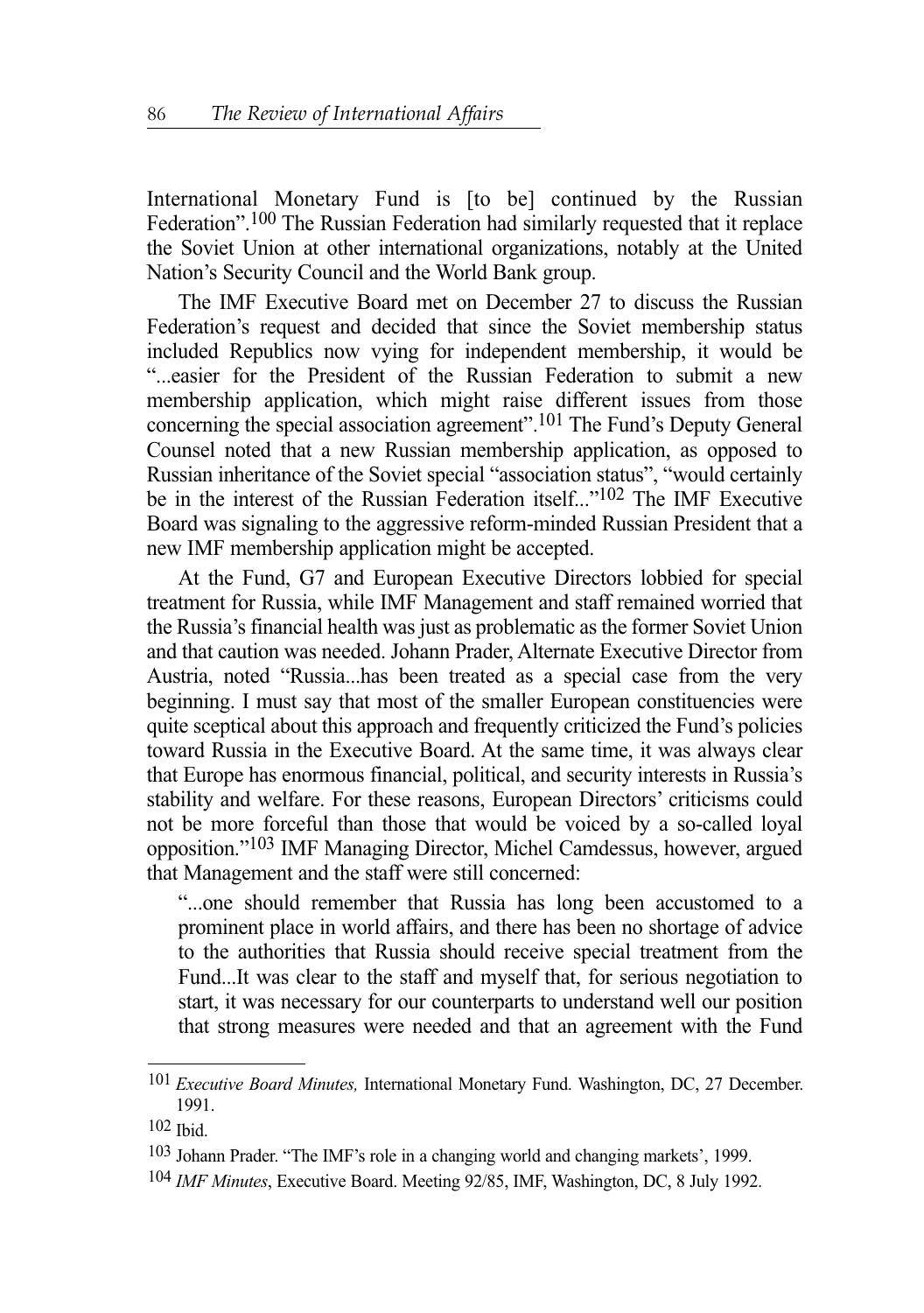would not otherwise be possible. Of course there was criticism that we were taking an enormous risk by not altering our traditional principles."104

Russia would, in fact, use its political might and the desire of the G7 to have Russia join the IMF as leverage in its negotiations with IMF staff over its quota and place at the board.105 The outcome would be seat at the prestigious IMF Executive Board table and an overrepresented IMF quota.106 At the Fund, the G7 ensured that Russia attained the geopolitical clout it desired. This also fulfilled the IMF members' desires to have a universal IMF.107 A number of Executive Directors followed their capitals' instructions to ensure that Russia received a 3% quota allocation — this would place Russia's quota share below Italy which was not by coincidence the last of the G7 states in the quota pecking order at the Fund.108

### **Conclusion and Implications for Understanding IO Memberships**

The Soviet Union's departure from the IMF has always been a peculiarity for IMF historians. By the late 1990s, the Soviet Union wanted to now join the IMF. Lead by Mikhail Gorbachev, the Soviet Union was undergoing political, economic, and social reforms. Perestroika was an ambitious plan for Gorbachev, but represented limited reforms to the Western world. When Gorbachev applied for membership in the IMF, the G7 states and the United States in particular rebuked his membership application and instead offered him limited association status. Unhappy with the Western economic leaders' decision, Gorbachev appealed to them again to accept his country's membership into the Bretton Woods institutions. Lead by George Bush, the G7 ignored Gorbachev's calls and quietly watched the disintegration of the Soviet Union. Merely days after Gorbachev resigned, the G7 welcomed Russia's more aggressive reformer, Boris Yeltsin, into the IMF.

The case demonstrates the value in constructivist understanding of IO membership. Realism and neoliberal intuitionalists could not account for why the Soviet Union would be rejected and then merely days after Russia would be accepted into the Fund. There was no change in the distribution of international power, no change in the economic fundamentals of the Soviet Union and

<sup>105</sup> Bessma Momani, "Another Seat at the IMF Table: Russia's IMF Executive Director", *International Journal*, Fall, 2007.

<sup>106</sup> Ibid.

<sup>&</sup>lt;sup>107</sup> Based on personal interviews with former Fund Executive Directors, US government officials, and persons close to Fund Management conducted in Washington, DC on May 3 and 5, 2006.

<sup>&</sup>lt;sup>108</sup> Based on a telephone interview with a former Fund Executive Director, on May 10, 2006.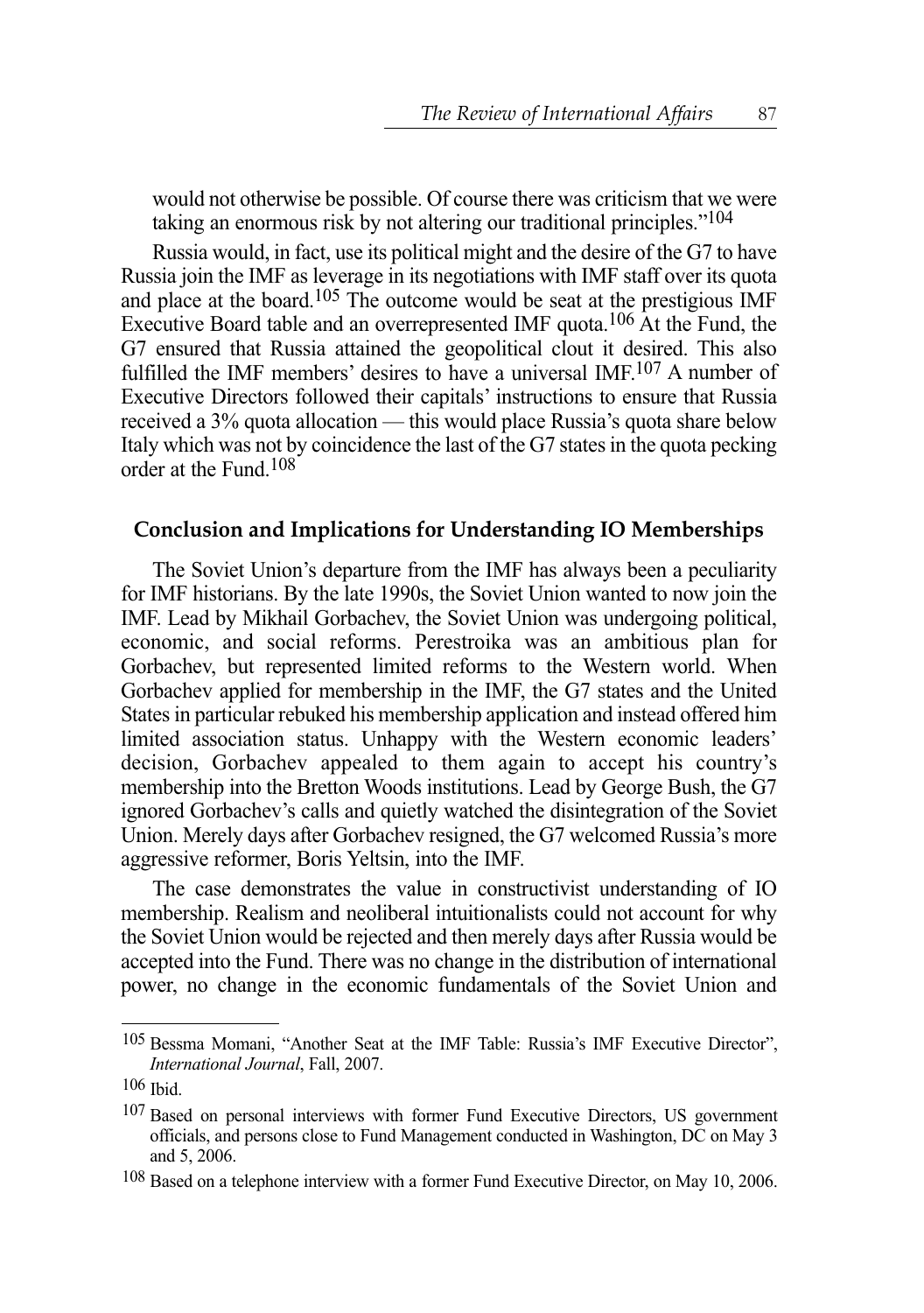Russia, and no tangible explanation for why one was favored over the other. Materialist-rationalist arguments and tools are not helpful in understanding the case presented.

Constructivism tells us that identity, values, and ideas matter. Here, the case exemplifies the US and IMF staff impression that the Soviet Union, and in particular Gorbachev, were not going to reform and follow the rules of the free market system that is propagated by the IMF. Constructivism helps us understand, moreover, why Gorbachev was also keen to join the IMF: to enhance his own international reputation and legitimacy. The Soviet Union's acceptance into the IMF would demonstrate that it would be accepted as part of the global community. The IMF and more importantly the G7 had perceived the Gorbachev regime and perestroika plan to be weak on economic reforms. The Soviet Union, under Gorbachev's plans, was not like-minded with the G7. Russia's Boris Yeltsin and his economic team, on the other hand, were viewed as true freemarket reformers and were therefore welcomed into the IMF merely days after the fall of the Soviet Union and to the chagrin of the once celebrated Gorbachev.

## **Bibliography**

- 1. Abbott, Kenneth and Duncan Snidal, "Why States Act Through Formal International Organizations", *Journal of Conflict Resolution*, 42, 1 (February), 1998, pp. 3–32.
- 2. Austrian Alternate Executive Director of the International Monetary Fund. Luncheon speech given at the International Bankers Forum Luxembourg, (13 October). Accessed March 2004. http://www.bcl.lu/html/fr/discours\_dr\_johann\_ prader/discours\_dr\_johann\_prader.html#Toc2.
- 3. Baker, James A. III. *The Politics of Diplomacy: Revolution, War and Peace, 1989–1992*, G. P. Putnam's Sons, New York, 1995.
- 4. Beschloss, Michael R. and Talbott, Strobe, *At the Highest Levels: The Inside Story of the End of the Cold War,* Little, Brown and Company, Boston, 1993.
- 5. Bush, George W. (Interview with Soviet media) 1991, Remarks and Exchange With Soviet Journalists on the Upcoming Moscow Summit, *Presidential Papers*, George Bush Presidential Library and Museum, 25 July 1991.
- 6. Bush, George W. "Excerpt of a White House Fact Sheet on the Soviet Union and International Financial Institutions", *Presidential Papers*, George Bush Presidential Library and Museum, 12 December 1990.
- 7. Bush, George W. and Scowcroft, Brent, *A World Transformed*, Alfred A. Knopf, New York, 1998.
- 8. Camdessus, Michael Presentation of the Forty-sixth Annual Report, 15 October 1991, *International Monetary Fund Summary of the Annual Meeting of the Board of Governors*, International Monetary Fund, Washington, DC, 1991.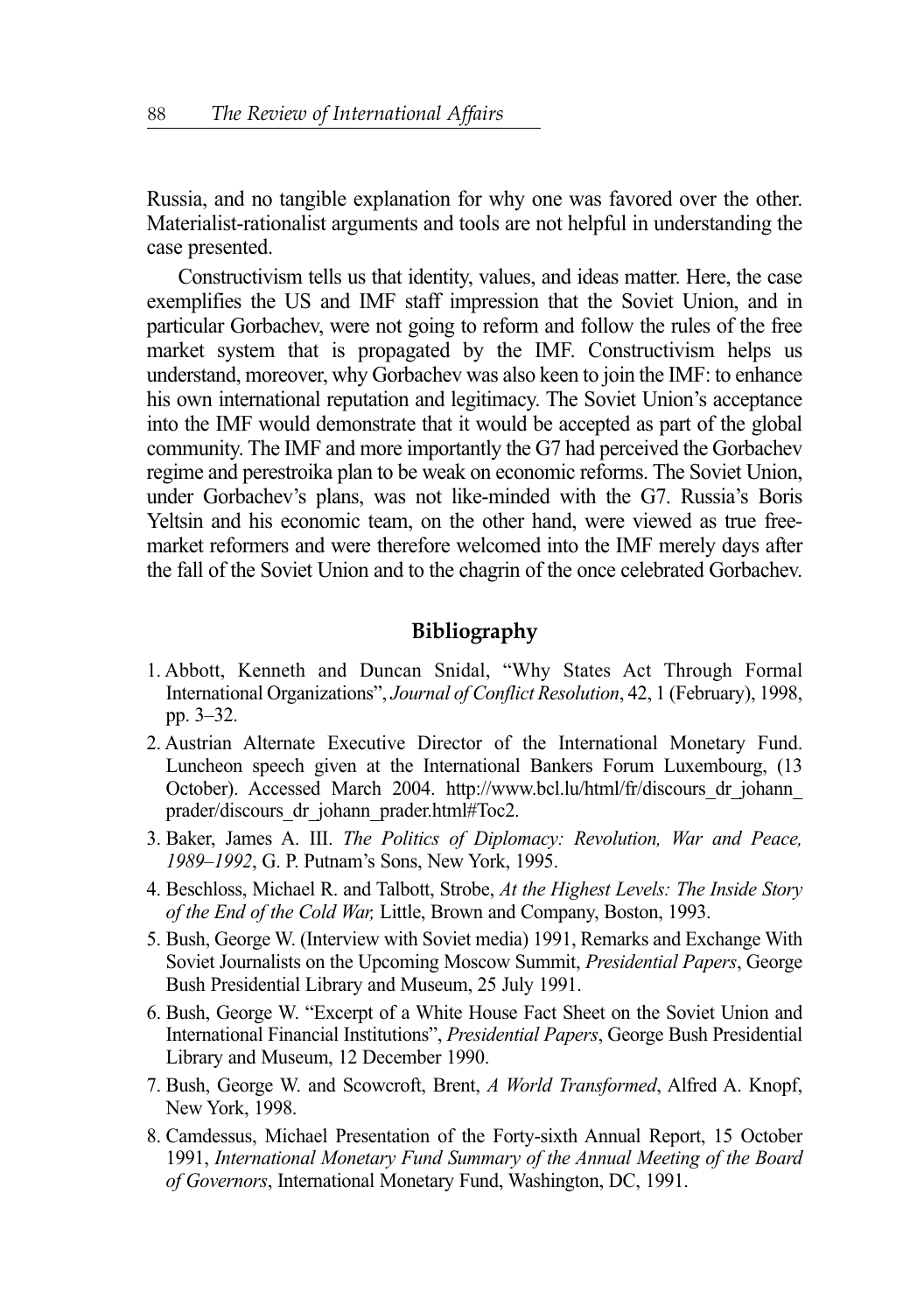- 9. De Vries, Margaret Garritsen, Horsefield, J. Keith (eds.), *The International Monetary Fund, 1945–1965: Twenty Years of International Monetary Cooperation,* 3-Volume set, IMF, 1986.
- 10. *Executive Board Minutes,* International Monetary Fund, Washington, DC, 27 December 1991.
- 11. Finnemore, Martha, "Norms, culture, and world politics: insights from sociology's institutionalism", *International Organizations*, 50 (2), 1996, pp. 325–47.
- 12. Fischer, Ben B. *At Cold War's End: US Intelligence on the Soviet Union and Eastern Europe, 1989–1991*, Central Intelligence Agency, 1999.
- 13. Garthoff, Raymond L. *The Great Transition: American-Soviet Relations and the End of the Cold War,* The Brookings Institution, Washington, D.C., 1994.
- 14. Gerasimov. V. "Pass the Hat? What Else Can We Do?", *Pravda* 7 Oct. in *World Economy, Current Digest of the Soviet Press* XLIII (6), November 1991.
- 15. Goldstein, Judith et al. 2000. "Introduction: Legalization and World Politics", *International Organization*. 54, 3 Summer, pp. 385–399.
- 16. Goldstein, Judith L, Kahler, Miles, Keohane, Robert O, Slaughter, Anne-Marie*,* "Legalization and World Politics", *Harvard international law journal,* Vol. 40, 2000, pp. 583–9.
- 17. Gorbachev, Mikhail, *Nobel Lecture* 5 June 1991a. Available at: http://nobelprize. org/nobel prizes/peace/laureates/1990/gorbachev-lecture.html [accessed: 4 February 2010].
- 18. Gorbachev, Mikhail, *Nobel Lecture in Oslo*, 5 June 1991, in Gorbachev Links World Peace, Perestroika, *Current Digest of the Soviet Press*, XLIII (23), 10 July 1991.
- 19. Gruber, Lloyd, *Ruling the World: Power Politics and the Rise of Supranational Institutions*, Princeton University Press, Princeton, NJ, 2000.
- 20. *IMF Minutes*, Executive Board, Meeting 92/85, IMF, Washington, DC (8 July). 1992.
- 21. Jacobson, Harold, William Reisinger and Todd Mathers, "National Entanglements in International Governmental Organizations", *American Political Science Review*. 80, 1 (March), 1986, pp. 141–159.
- 22. Jeffrey Legro, Andrew Moravcsik, "Is Anybody Still a Realist?", *International Security*, Summer 2000, Harvard College and the Massachusetts Institute of Technology, 2000.
- 23. Keohane, Robert and Lisa Martin, "The Promise of Institutionalist Theory", *International Security*, 20, 1 (Summer), 1995, pp. 39–51.
- 24. Keohane, Robert, *After Hegemony: Cooperation and Discord in the World Political Economy*, Princeton University Press, Princeton, 1984.
- 25. Legro, Jeffrey and Andrew Moravcsik, "Is Anybody Still a Realist?", *International Security*, 24, 2 Fall, 1999, pp. 5–55.